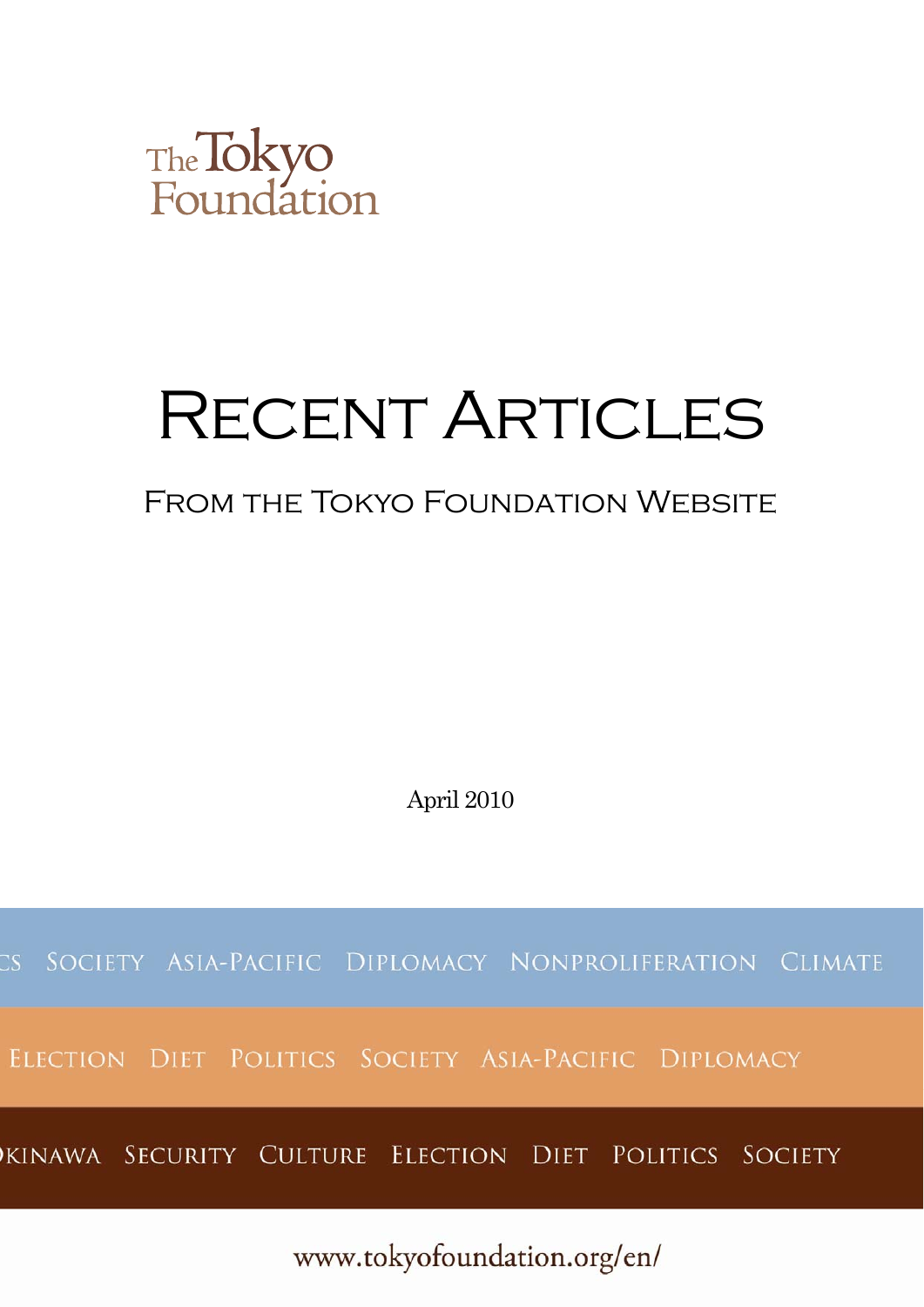## **Policy Research at the Tokyo Foundation**

The Tokyo Foundation is a not-for-profit, nonpartisan institute for policy research. Unlike many other Japanese think tanks, most of which are affiliated with government agencies or financial institutions, the Tokyo Foundation is independent of any political or commercial organization.

From its central location near the National Diet Building and Kasumigaseki, home to the nation's bureaucracy, the Tokyo Foundation is fully equipped to carry out independent policy research and to make proposals that reach opinion leaders in Japan and abroad.

One of the characteristics of the Foundation's research is its focus on culture and civilization. Japan's traditional and contemporary culture and civilization are carefully analyzed based on the notion that every public policy proposal must be compatible with the historical legacy that has shaped society.

The Foundation's efforts to influence society are not only through the publications of recommendations and research papers. Substantive and effective action of advocacy is also taken, rather than simply commenting on phenomena occurring around the world.

The Foundation offers consolidated data and analysis of benefit to policymakers, diplomats, and businesspeople. By bringing together the minds and skills of outstanding human resources through policy research projects, the Foundation aims to create insights that lead to social change.

Visit the Tokyo Foundation website for a glimpse of contemporary Japanese politics and society at www.tokyofoundation.org/en.

All rights reserved. No article or any part thereof may be reprinted, copied, or retranslated without the express permission of the Tokyo Foundation. Citations must specify this report as a source.

The Tokyo Foundation is a public interest incorporated foundation established in accordance with the collective will of the Nippon Foundation and Japan's motorboat racing industry and whose activities are supported by grants provided from motorboat racing profits.

Publisher: Hideki Kato (President) Editor-in-Chief: Akiko Imai (Director, Public Communications) Senior Editors: Kaoru Matsushita, Mari Suzuki (Public Communications) Production Manager: Asako Uemura (Public Communications)

The Nippon Foundation Bldg, 3rd Floor, 1-2-2 Akasaka, Minato-ku, Tokyo 107-0052, Japan Tel: +81-3-6229-5504 (Public Communications) Fax: +81-3-6229-5508 E-mail: info@tkfd.or.jp URL: http://www.tokyofoundation.org/en/

© 2010 The Tokyo Foundation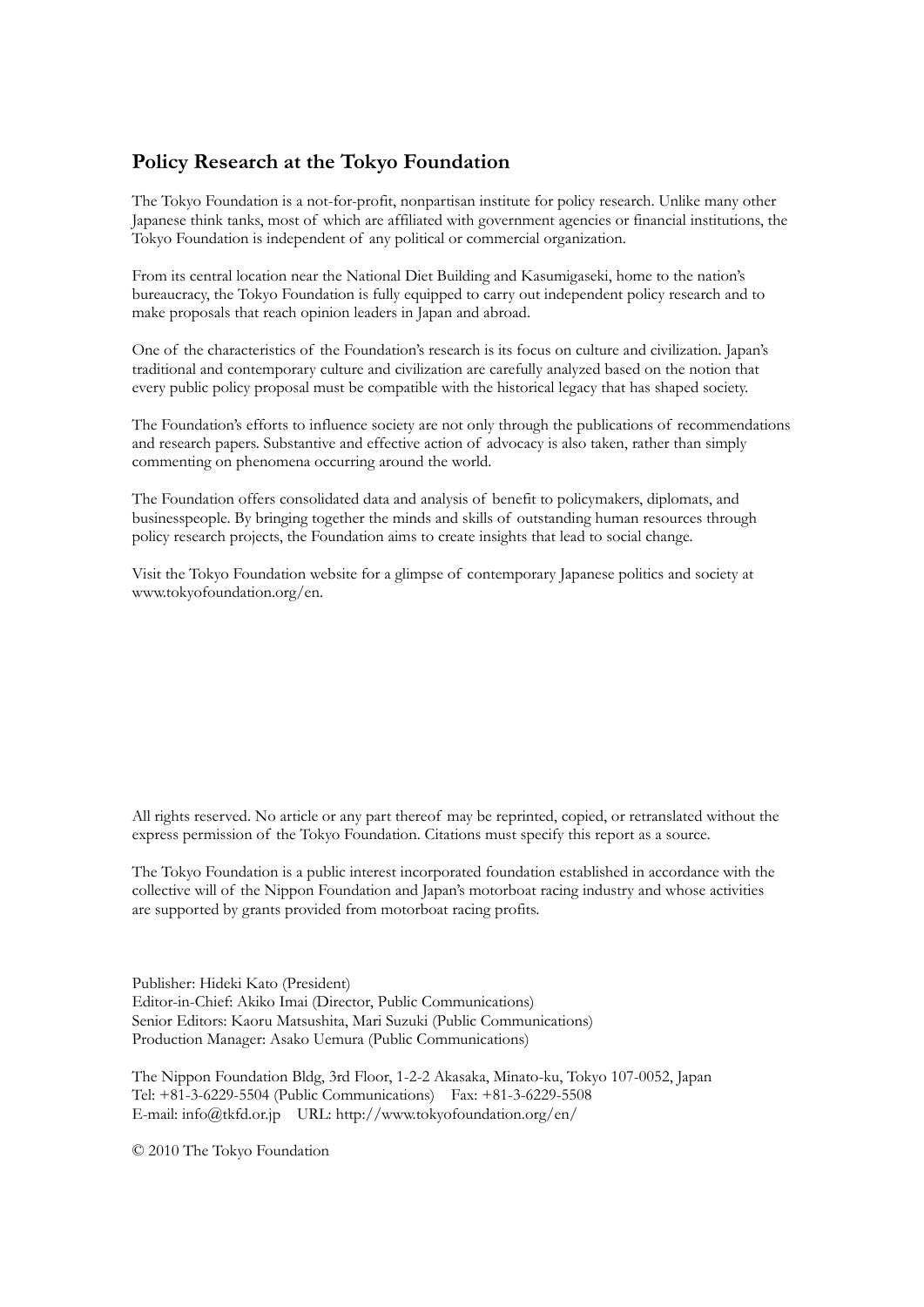# **Recent Articles**

*From the Tokyo Foundation Website* 

# April 2010

# **CONTENTS**

| Japan's Middle-Power Diplomacy<br>Soeya, Yoshihide                                                | 3  |
|---------------------------------------------------------------------------------------------------|----|
| Long-term Outlook for Japan's Foreign and Security Policies<br>Jimbo, Ken                         | 8  |
| Rejecting High-Risk Coexistence with North Korea<br>Jimbo, Ken                                    | 14 |
| The Japan-U.S. Alliance at Fifty: The Challenges Facing the New DPJ<br>Government<br>Kato, Hideki | 21 |
| Is Futenma Really the Litmus Test for Commitment to the Alliance?<br>Watanabe, Tsuneo             | 30 |
| Beware Resignation in Washington Toward the Japan-US Alliance<br>Yamaguchi, Noboru                | 33 |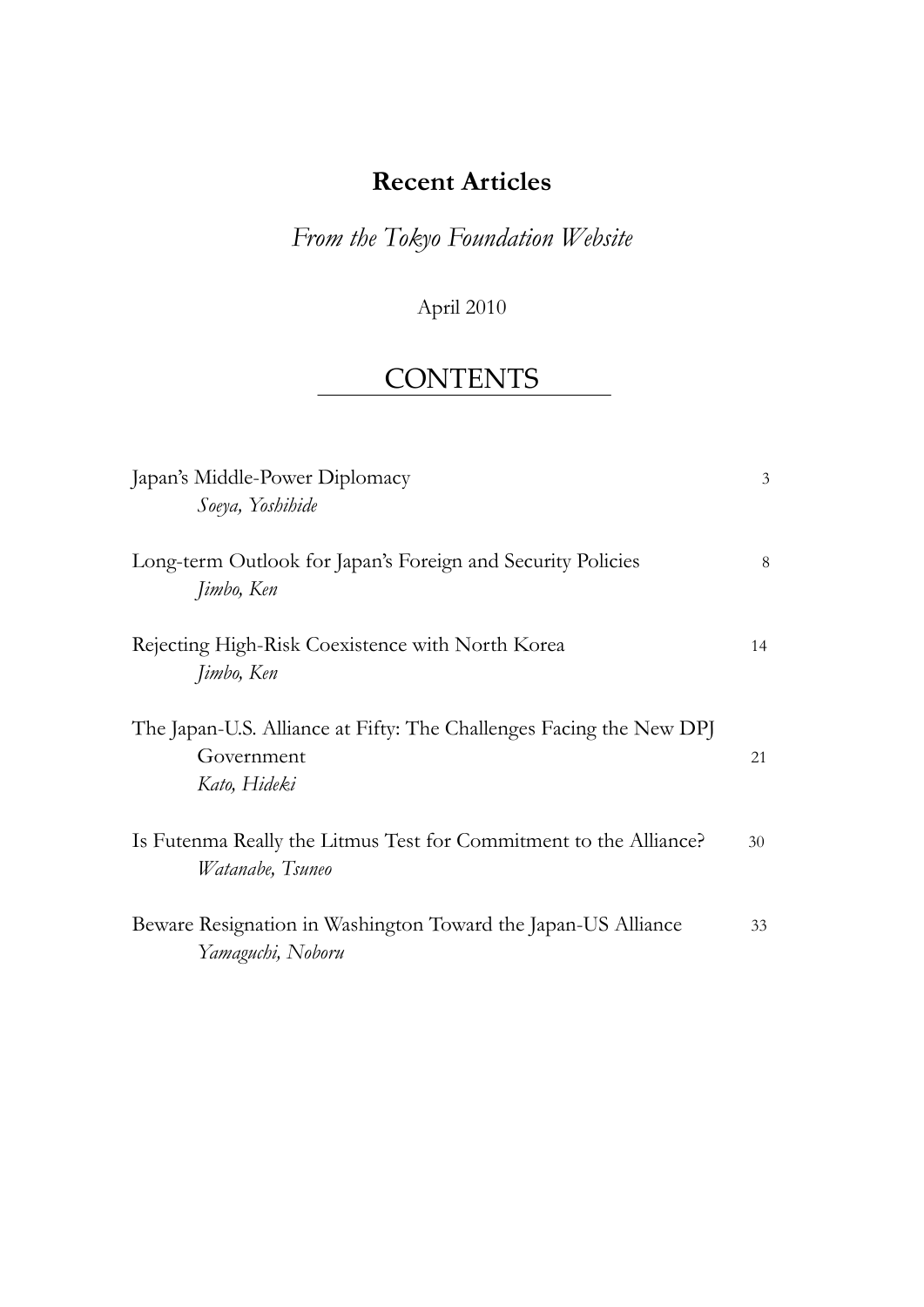February 13, 2009

## **Japan's Middle-Power Diplomacy**

Summary of Presentation Given by Soeya Yoshihide

Soeya Yoshihide, a respected Keio University professor specializing in Japanese and Asia-Pacific political and security issues, recently delivered a presentation at the Tokyo Foundation in which he argued that Japan should adopt an autonomous grand strategy as a "middle power."

This thesis, which Soeya began to develop about ten years ago, was presented in 2005 in his book, Japan's Middle-Power Diplomacy. The professor defines middle powers as those nations that are influential economically or in terms of certain strategic aspects, but that do not aspire to rival the major nations such as the U.S. and China in terms of hard power capabilities.

In his presentation, Soeya noted that while the term "middle power" has provoked negative reactions from some quarters, his intention is not to inflame, but rather to objectively examine the post-Cold War issues facing Japan and suggest a strategy that is realistic and appropriate for the future. (In doing so, Soeya takes as given the continued existence of the U.S.-Japan security relationship.)

#### **Post-War Strategy Lingers on**

The professor said that Japan's current internal and external realities are quite different from those of the Cold War, let alone what was assumed immediately after World War II when the U.S. and the Soviet Union - as well as the U.S. and China and what would become North Korea - had not yet fallen out. Thus Soeya views the Japanese peace constitution, adopted in 1946, as somewhat inconsistent with realities almost from the get-go.

The professor said that Japan, following the Yoshida Doctrine, abdicated security to the U.S. and funneled its pent-up ambitions and nationalism into economic activity, with the result being the incredible growth seen during the 1960s. This phenomenon, said Soeya, covered up the "fundamental inconsistencies" between the peace constitution on one hand, and the U.S. alliance on the other.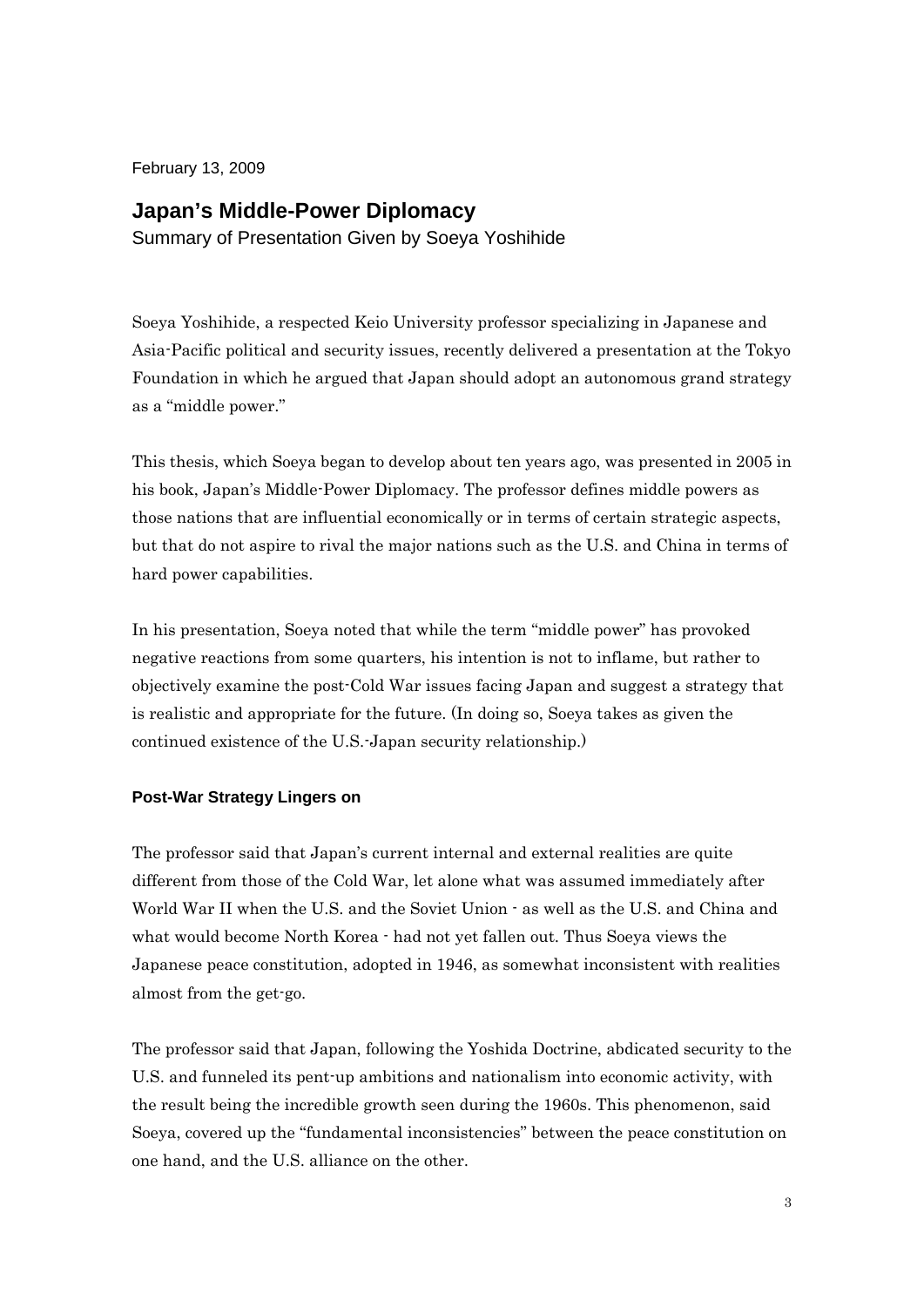Soeya noted that even during the Cold War, domestic uncertainty and opposition to Japanese strategy arose, driven primarily by nationalism. From the left came opposition to the alliance, and from the right, initial opposition to the alliance as well as constant challenges to Article 9 of the peace constitution, which renounced war as Japan's sovereign right.

The leftist challenge to Japan's constant strategy has all but disappeared, but calls from the right have grown relatively louder, according to Soeya. However, he noted that those factions have not succeeded in taking over Japanese diplomacy, and argued that they never will. Rightist agitation is a symptom of, not a solution to, the post-war structure, according to the professor. While such actors will be unable to dictate strategy, their continued agitation might serve to further confuse the policy process and make Japan irrelevant on the regional and world stages.

The professor said it would be difficult and unlikely for Japan to change its peace constitution and security treaty with the U.S. He noted that even if that were to happen, Japan would not be powerful enough to stand on its own militarily (if linear trends continue), and as such, the relationship would perhaps grow even closer. Revising the current security arrangement would also raise the question of when to fight on behalf of America - a point that Soeya said is not discussed by those pushing for a new constitution. Those parties have also egregiously failed to offer a concrete strategy for a new Japan, according to Soeya.

The professor said that attempting to compete with China would be self-defeating, as would be the development of nuclear weapons.

#### **Choosing the Middle Path**

Instead of attempting to become a major power, Japan must adopt a viable grand strategy for the future, one that makes sense not only for Japan but also for the countries it interacts with, according to Soeya. He said that it would be good to corral nationalistic energies toward constructive ends, and that the strategy should take global considerations into account.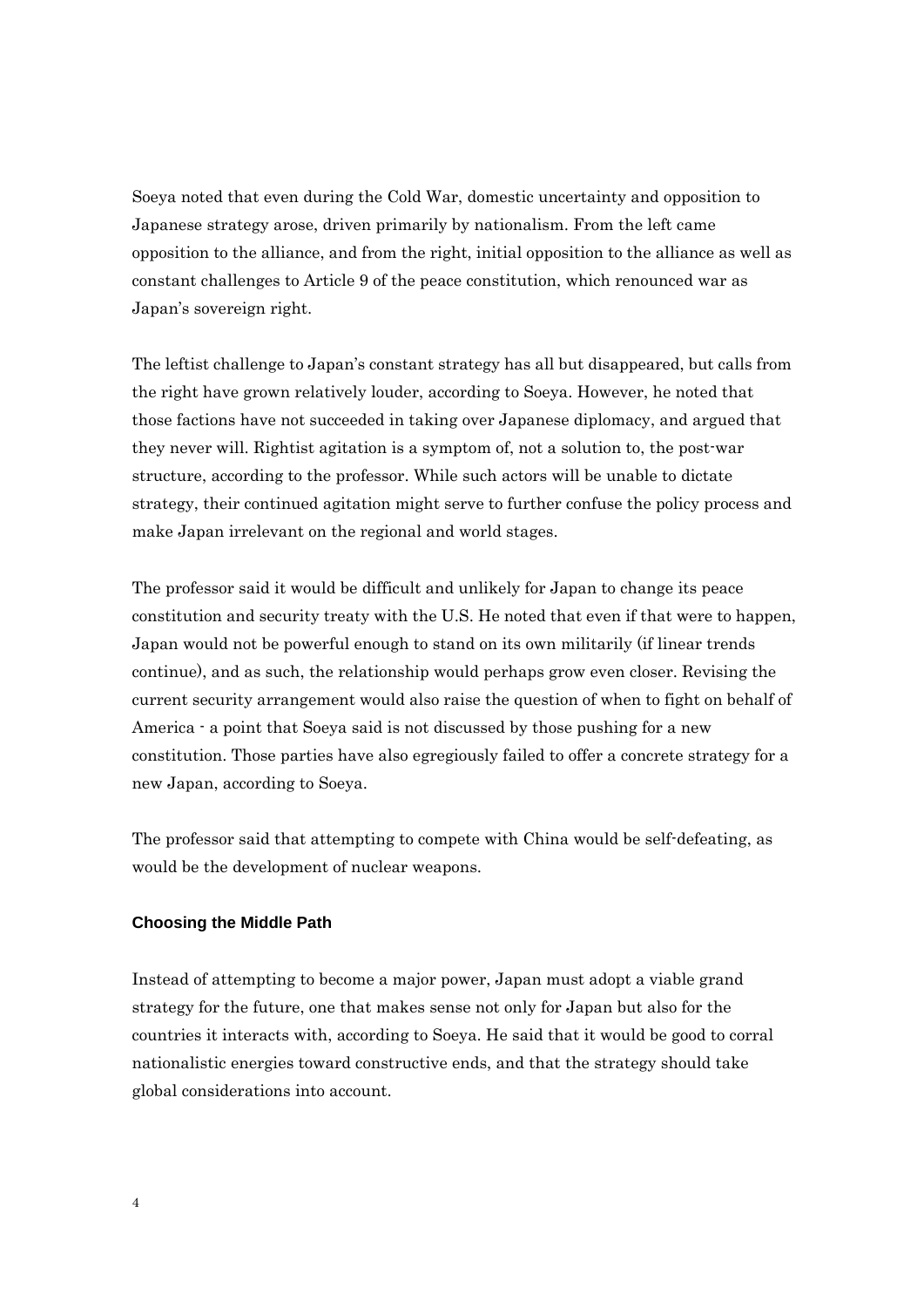Soeya offered the middle power concept as a blueprint, noting that Japan's longstanding strategy is essentially that of a middle power, but that today's policymakers should explicitly adopt the framework  $\cdot$  or at least elements of it  $\cdot$  in order for it to be executed more effectively. One of the problems with the nation's current strategy is that economic clout far outweighs military might (letting Japan weigh in as an overall middleweight), a gap that Soeya says should be narrowed.

The professor laid out a vision in which Japan would still rely on the U.S. for its ultimate security, but would simultaneously pursue a more autonomous strategy that would serve to rectify Japan's economic-security gap. He posited that the U.S. might even welcome a confident Japan that is not afraid to question American policy.

Soeya sees South Korea, Australia and ASEAN as Japan's natural regional partners they "fall between the U.S. and China" - and said that they should be the focus of the new strategy, one that would build the infrastructure of an "East Asian order." Soeya observed that Japan has already moved closer toward ASEAN, and noted the significance of the Japan-Australia security pact that was signed in 2007.

The professor warned, however, that the vital Japan-South Korea relationship must be managed carefully in light of historical and territorial issues. He said that if the two countries were to sign a security agreement ("logical, but unlikely anytime soon") that it would amount to a sea change in the Northeast Asian security landscape.

He also noted that South Korea seems to view Japan as a great power akin to the U.S., China and Russia, but suggested that this line of thinking is detrimental to the Japan-South Korean relationship, and that Japan would be unable to on its own manage the fallout from a Korean peninsula war as a real great power might.

It should be noted that Soeya cautioned that Japan is unlikely to adopt an autonomous middle power strategy while the current constitution and alliance are still in place. Given this, the professor admitted that his thesis is somewhat academic, but said that discussing practical approaches (regional security cooperation, etc.) to current problems is wise - and that down the road, Japan might be in position to adopt the strategy more completely.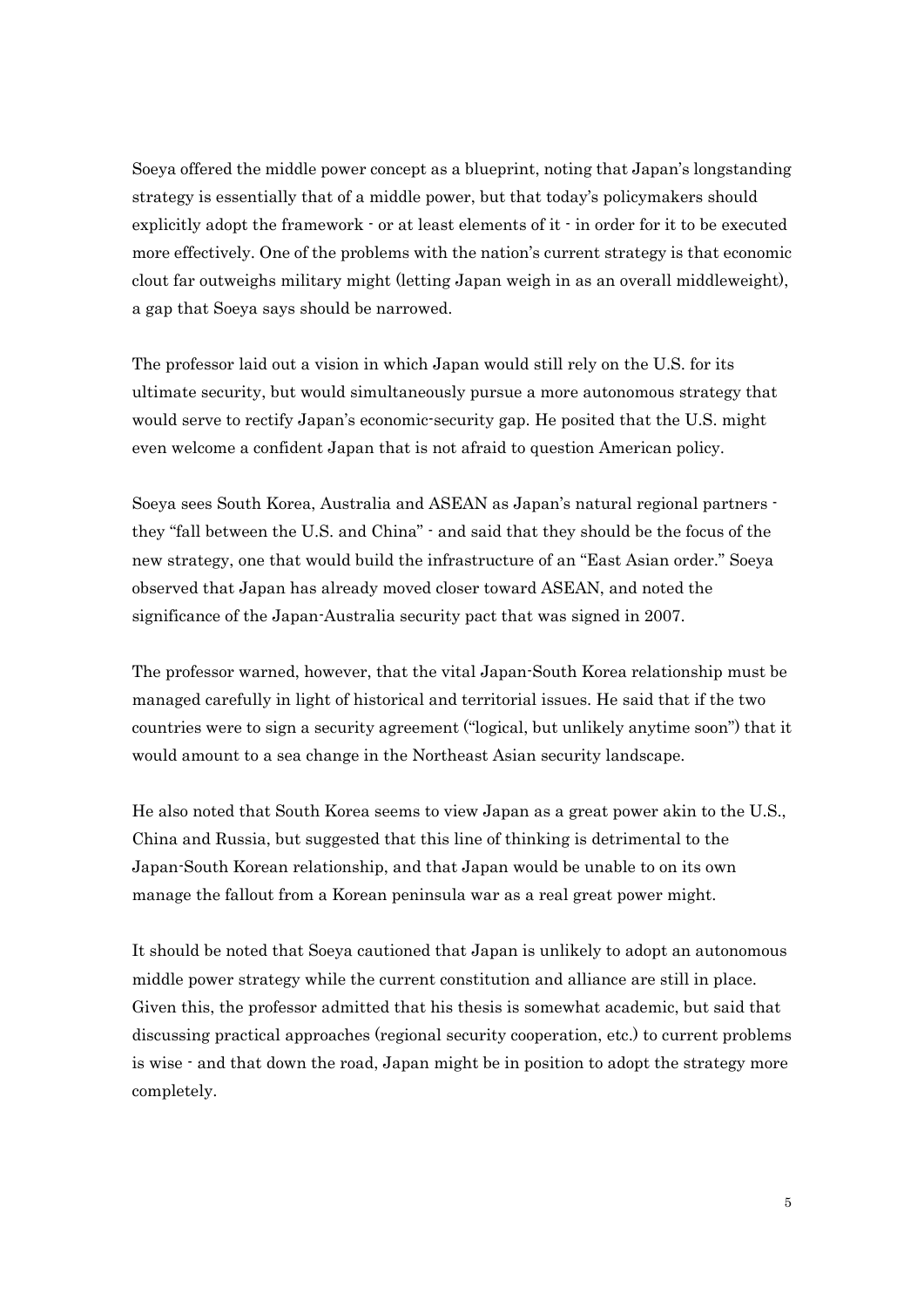#### **Questions from Tokyo Foundation Participants**

When asked the likely associated effects of domestic political realignment and significant changes in the external order, the professor first noted that there could be a major reshuffling of the party landscape, with the DPJ quite possibly taking power. Soeya then said that conservative political forces attentive to overseas threats largely focus on China, but hinted that the Japanese people would be unlikely to get behind a major nationalistic program unless the external threat was severe.

Another participant wondered whether the cost of becoming a middle power would be prohibitively high, and posited that the Yoshida Doctrine is path dependent - meaning that it would be unlikely for Japan to break free of the framework where the U.S. provides security and Japan focuses on economic matters. Professor Soeya admitted that a fundamental shift in strategy is "not likely" given such considerations.

One participant suggested that the middle power approach be modified slightly, to that of a "selective power" strategy. For example, some nations might prefer to focus on being an economic power and forgo hegemonic aspirations. Soeya replied that this concept had merit, adding that Japan is remiss to call itself a great power given that it does not carry the requisite muscle.

As to the question of whether Japan had any desire to actually become a middle power, Soeya noted that there is no consensus within the Japanese bureaucracy. Along the same lines, another participant and Soeya agreed that the low enthusiasm among Japanese for permanent membership at the UN Security Council indicates that the country might be disinclined to launch a concerted effort to become a middle power.

One attendee questioned whether Japan could adopt an internationally focused middle power strategy given that the bureaucracy is low on people with overseas experience, and that Diet members are notoriously focused on their provincial constituencies. Soeya responded by agreeing that self-absorbed nationalism limits Japan to that meager destiny, and that his middle power strategy would require a paradigm shift among decision makers and the bureaucracy.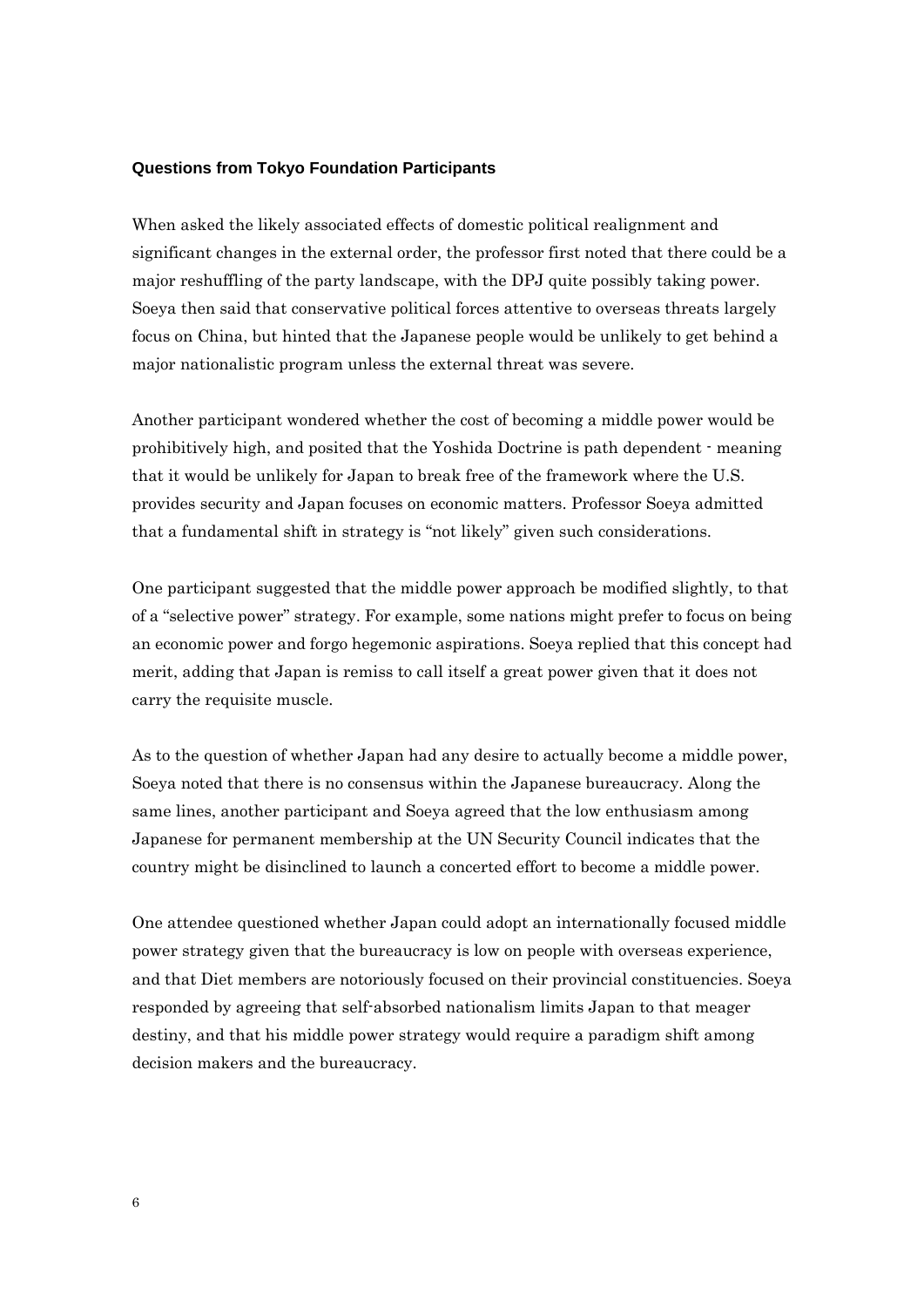This article is based on a presentation on January 15, 2009, during the 14th session of the Japan-US future leaders policy dialogue (the Tokyo-Reischauer Group). The dialogue, co-organized by the Tokyo Foundation and the Edwin O. Reischauer Center for East Asian Studies (of The Johns Hopkins University's School of Advanced International Studies in Washington, D.C.), aims to build relationships between young professionals who will maintain and strengthen the Japan-US alliance.

Andrew Duff, a member of the Tokyo-Reischauer Group and a researcher at Temple University's Institute of Contemporary Japanese Studies, contributed to this summary.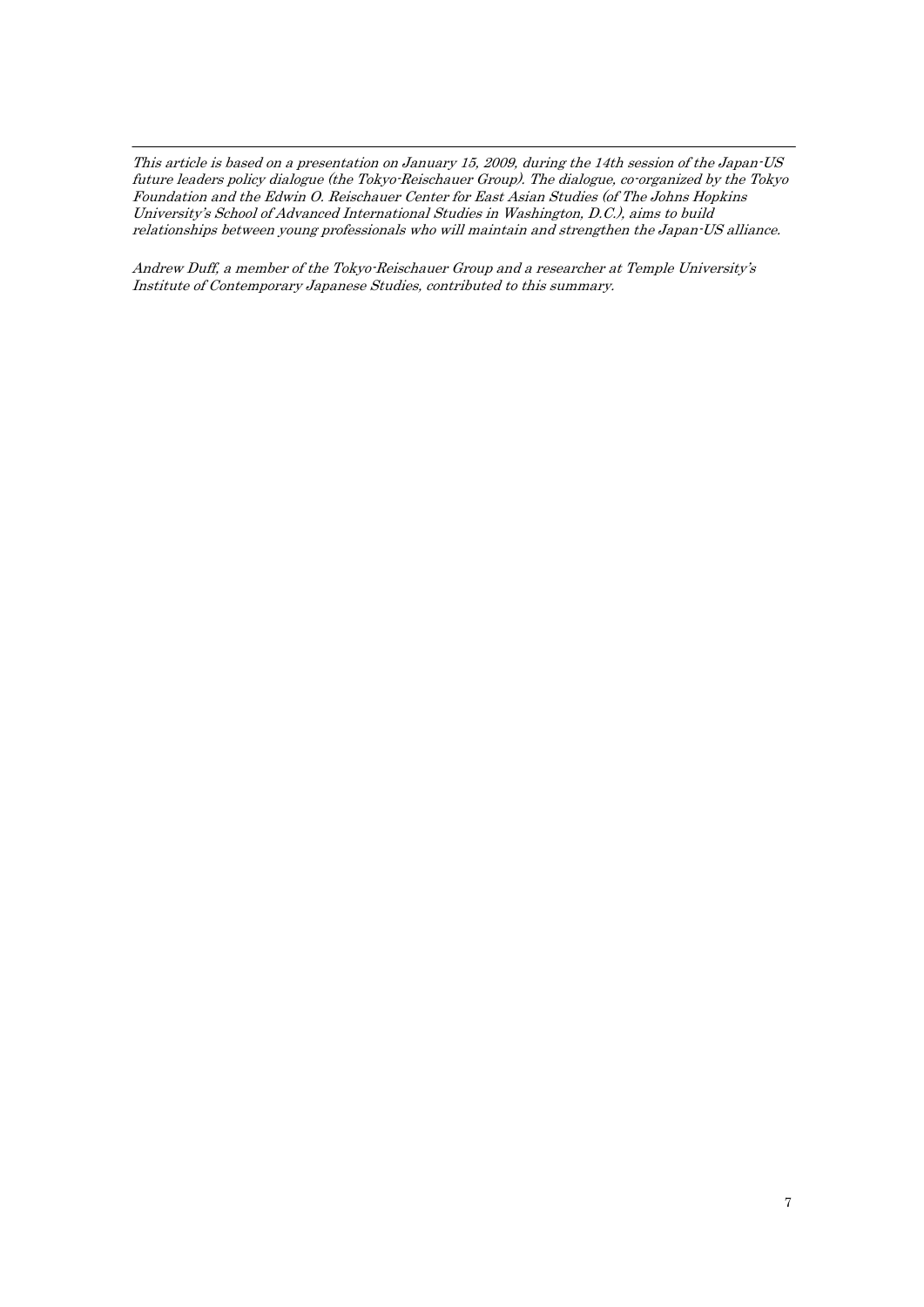May 08, 2009

# **Long-term Outlook for Japan's Foreign and Security Policies**

#### **By Jimbo, Ken**

Whatever diplomatic and security challenges the next two or three decades may bring, Japan will confront them as an economic power in decline. As such, it will need to craft a sophisticated and multifaceted policy to maintain its global relevance and national security in an increasingly complex and dangerous world.

In any discussion of long-term foreign policy trends, one is inevitably handicapped by a limited ability to predict the sort of international environment that will exist 20 or 30 years from now. We cannot forecast with any confidence the status of the world economy, the distribution of power among major players, the role of international institutions and regimes, or the international norms that will prevail in 2030 or 2040. Yet these are all structural elements that could profoundly affect the future course of Japanese foreign and security policy.

Nor can we say with any assurance how relations will unfold between such major powers as the United States, Russia, China, India, and Japan. The development and management of these bilateral relationships could follow a number of different patterns. We might hope that they will evolve toward a "concert of power," but we can also imagine any number of balance-of-power scenarios. This, too, will have profound implications for Japan's future.

#### **Relevant Long-term Trends**

Nonetheless, there are some trends we can predict with relative confidence, especially as regards Japan itself. The first and foremost of these trends pertains to demographics. Japanese society is rapidly approaching what we call a super-aging society, with 40 percent of the population expected to be over 65 years old by 2050 or so. As there is no

-

Jimbo, Ken Research Fellow of the Tokyo Foundation. Assistant Professor, Faculty of Policy Management, Department of Policy Management, Keio University. Visiting Lecturer, National Defense Academy in Japan. Prior to joining Keio University, was director of research at the Japan Forum on International Relations Inc. (JFIR) in 2003–2004, and a research fellow at the Japan Institute of International Affairs (JIIA ) in 1999 –2003. Earned his doctoral degree from the Graduate School of Media and Governance, Keio University, in March 2005.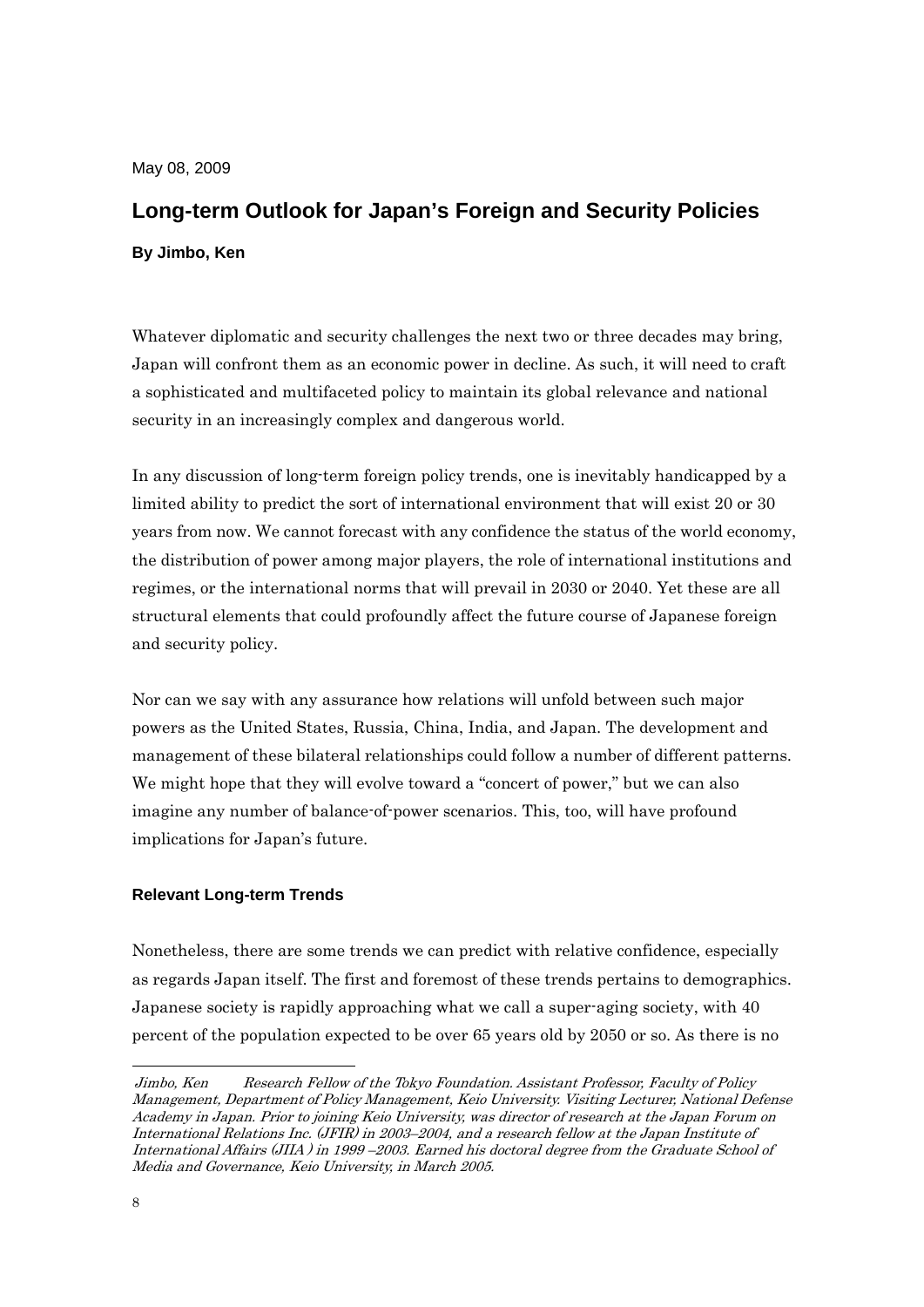reason to suppose that this trend will reverse itself, we can be certain that these demographic pressures will constrain our public-policy options.

In respect to the economy, the long-term outlook is for slow growth. (Although a rate as high as 2–3 percent is possible, many predict around 1 percent or even less.) This makes it inevitable that Japan will lose some of its economic influence and prominence. Where the economy is concerned, Japan is a declining power.

For this reason among others, Japan will have to adjust to new rules of the game. As argued in a number of high-level reports, such as the Atlantic Council's Global Trends 2025 and the National Intelligence Council's Mapping the Global Future, the United States is likely to remain the dominant player in the international system, but the emerging powers—Russia, China, India, and Brazil —will have important seats at the international table. As Japan's capability and economic strength decline, Tokyo will need to pursue a more complex and sophisticated foreign policy than in the past.

A final trend relates to changes in domestic norms and perceptions regarding Japan's international role. My first-year students at Keio University were born in 1991, the year of the Persian Gulf War. They have no direct experience of the Cold War, and they were only 10 years old when the 9/11 attacks occurred. They are much less constrained than my generation by the pacifist norms that dominated Japanese society in the wake of World War II, and this gives them far greater freedom in their strategic thinking. As a result, we can be fairly certain that many of the taboos that have been embedded in Japanese security policy until now will be disregarded or at least given much lower priority. To some degree this has already occurred over the last decade, but as the new generation takes charge of Japanese security policy, we can expect a more dramatic shift that will throw off the constraints of the postwar era.

These, then, are the broader trends that can be expected to impact Japanese security policy. How might Japan's policy makers respond to these changes in the coming decades?

#### **Maneuvering to Stay Relevant**

Recognizing the general trend toward marginalization, Japan can logically be expected to take steps to maintain its status in the international community, although the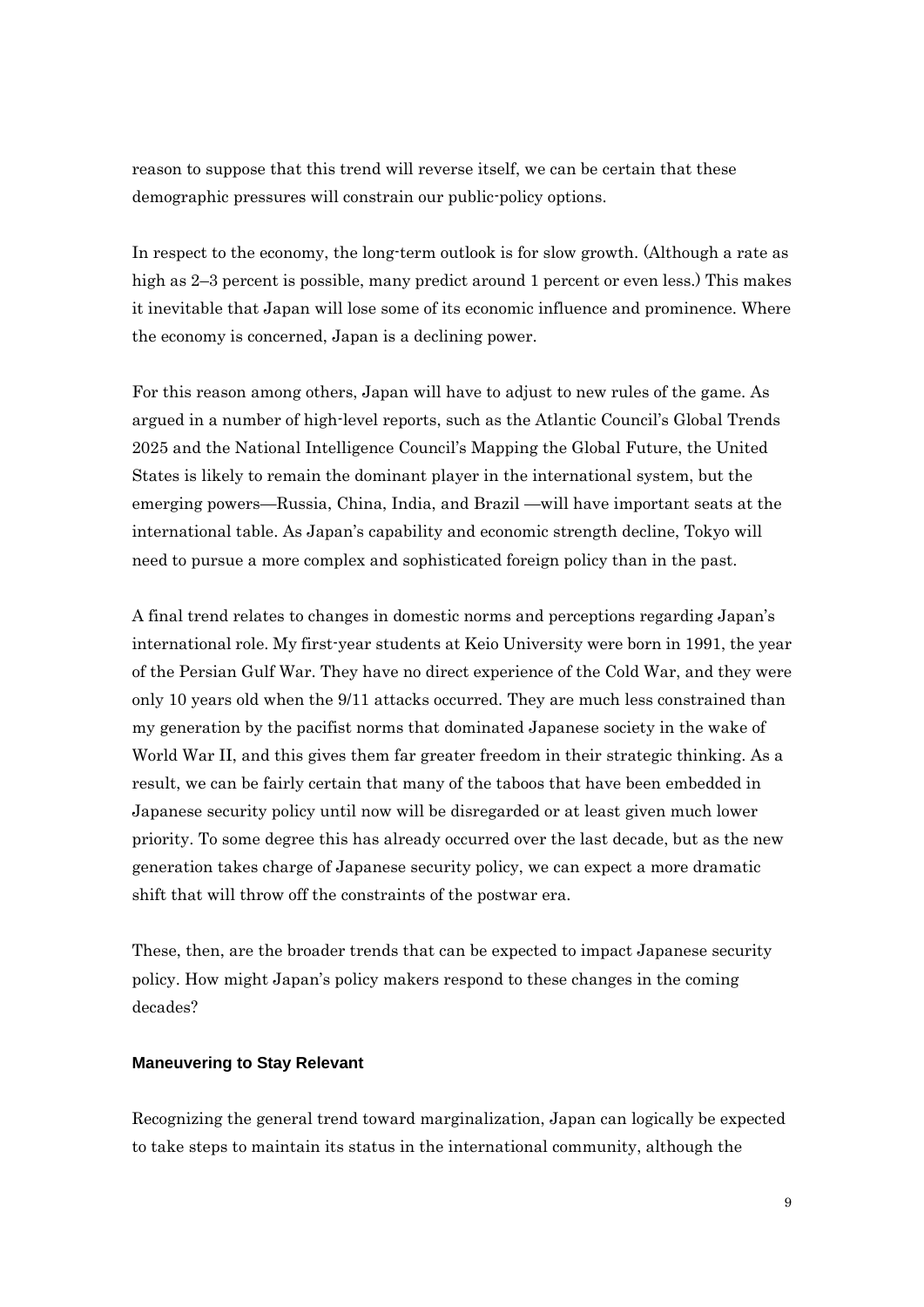resources that it will be able to allocate will be relatively small. In fact, I believe that under Prime Minister Shinzo Abe, Japan was already maneuvering to maintain its status and relevance by adopting a new ideological framework, as seen in the "arc of freedom and prosperity" and the "values-driven diplomacy" advanced by Minister for Foreign Affairs Taro Aso in 2006 and 2007.

In my interviews with drafters of the "values-driven diplomacy" concept, I uncovered an assortment of interesting rationales for the policy. The first related to Japan's role in global affairs. Given the growing constraints on its foreign aid budget, Japan needed a new conceptual framework to guide and justify the strategic allocation of its dwindling ODA budget. After World War II, the main rationale used to legitimize foreign aid was the notion of restitution or compensation to Asian nations. Now, more than 60 years after the end of the war, a new conceptual framework is needed to explain why Japan needs to help rebuild Iraq or Afghanistan, and more generally to justify our engagement in Eastern Europe and in Central, South, and Southeast Asia.

Another, more interesting rationale was competition with China. It seems that an important purpose of the values concept was to support an international system in which a coalition of democratic countries would play the leading role, and relations with those outside the coalition would be circumscribed by the goal of spreading democracy. The Abe administration proceeded to act on this concept with moves to develop a hub-and-spokes diplomatic network focusing on Australia and India, and by strengthening relations with NATO.

In a short time, however, this emphasis all but vanished from Japanese foreign policy. The most obvious reason was that Aso lost the 2007 Liberal Democratic Party election to Yasuo Fukuda, who had opposed Aso's concept from the start. Soon after Fukuda came into office, the "arc" disappeared from government websites and the Diplomatic Blue Book. Nor has the concept reappeared as a guiding principle of Japanese foreign policy under the Aso cabinet, even though the prime minister has paid lip service to it from time to time.

The most fundamental reason values-driven diplomacy has fallen out of favor in Japan is that it was an approach that other major powers had already abandoned as impractical, particularly in relation to China.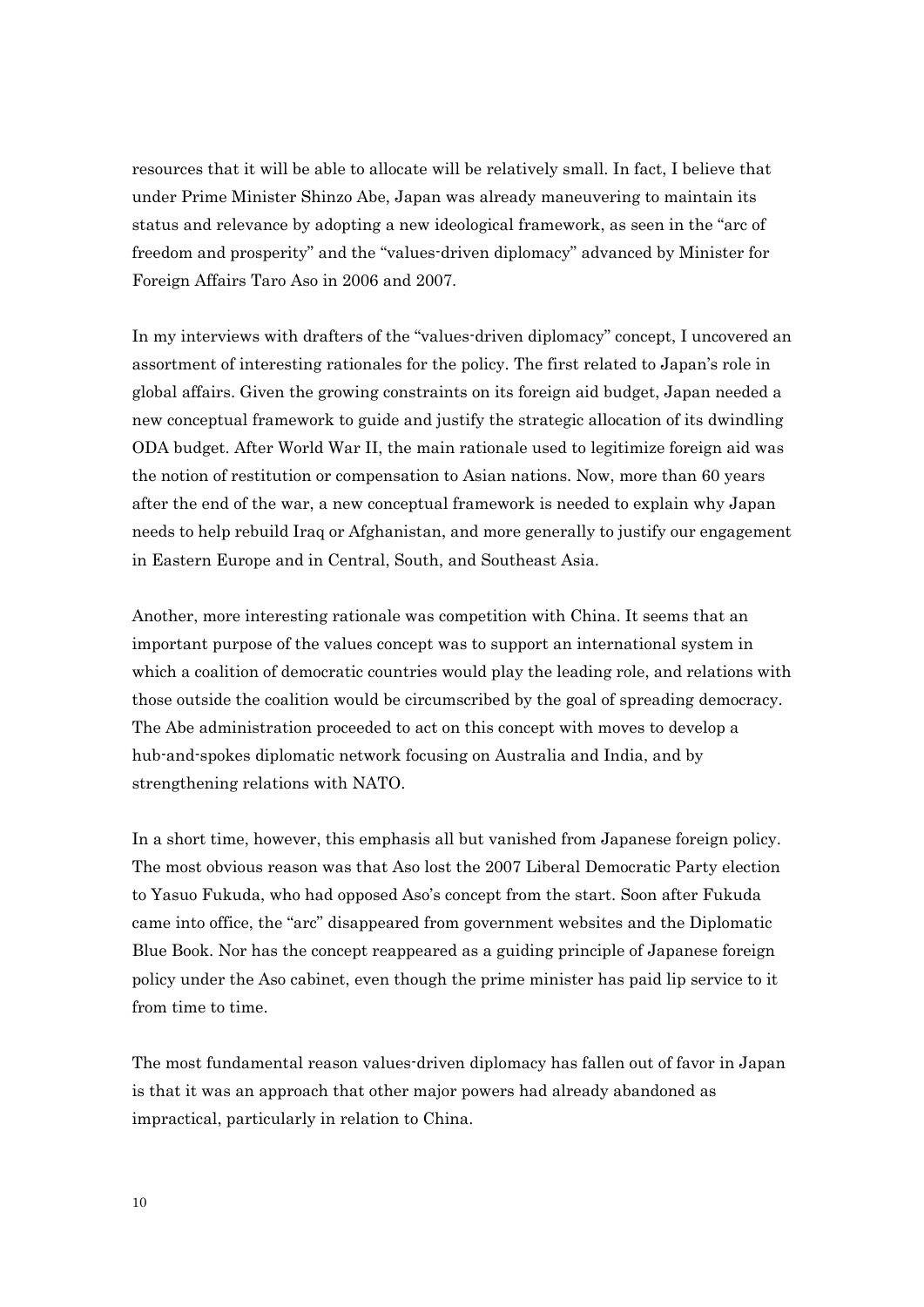In 2005, Deputy Secretary of State Robert Zoellick made a speech on US-China relations in which he introduced the notion of China as a "responsible stakeholder" in the international community, an inside player in international institutions and systems. He made it clear that Washington's policy vis-à-vis China had gone beyond the idea of engagement. The concept of engagement emphasized by the Clinton administration in the 1990s, in the wake of the Tiananmen incident, implicitly viewed China as an outsider that should be encouraged to participate in international systems designed and controlled by the United States. However, Zoellick made it clear that China was already on the inside, influencing existing frameworks and creating its own to compete or collaborate. To some extent, even the 2007 Armitage-Nye Report echoed this inclusive approach. Although it emphasized first of all collaboration among traditional allies and friends, it also stressed a "triangle of US-Japan-China relations" as the key to regional stability.

The impact of this shift was evident. When Abe made a bid to include India in the Japan-Australia-US Trilateral Strategic Dialogue, he elicited a negative reaction, especially from the Australian Department of Foreign Affairs and Trade (DFAT) and the Indian business community, who were clearly concerned about the impact on rapidly expanding economic relations with China.

Over the past few years, two camps within the Japanese Ministry of Foreign Affairs have struggled for control of Tokyo's China policy, one that views China as an outsider and the other committed to treating it as an insider. As foreign minister, Aso embraced a policy that was more or less predicated on the view of China as an outsider. As prime minister, Fukuda reversed Aso's policy, and today there is no going back.

An interesting example of how this shift has played out in Japanese diplomacy can be seen in negotiations over the UN Security Council's response to North Korean missile and nuclear tests. In 2006, many senior Japanese foreign policy officials assumed that Tokyo and Washington between them would draft the Security Council resolutions relating to North Korea's July missile launch and October nuclear test. But China took a tough position, and Washington had no choice but to heed China's opinion to achieve a consensus among the permanent members of the Security Council. Japan learned from this experience, and after the rocket launch in April this year, Aso met with Wen Jiabao in Pattaya, Thailand, and the leaders worked out a compromise whereby Japan gave up its insistence on a binding resolution condemning Pyongyang, and China agreed to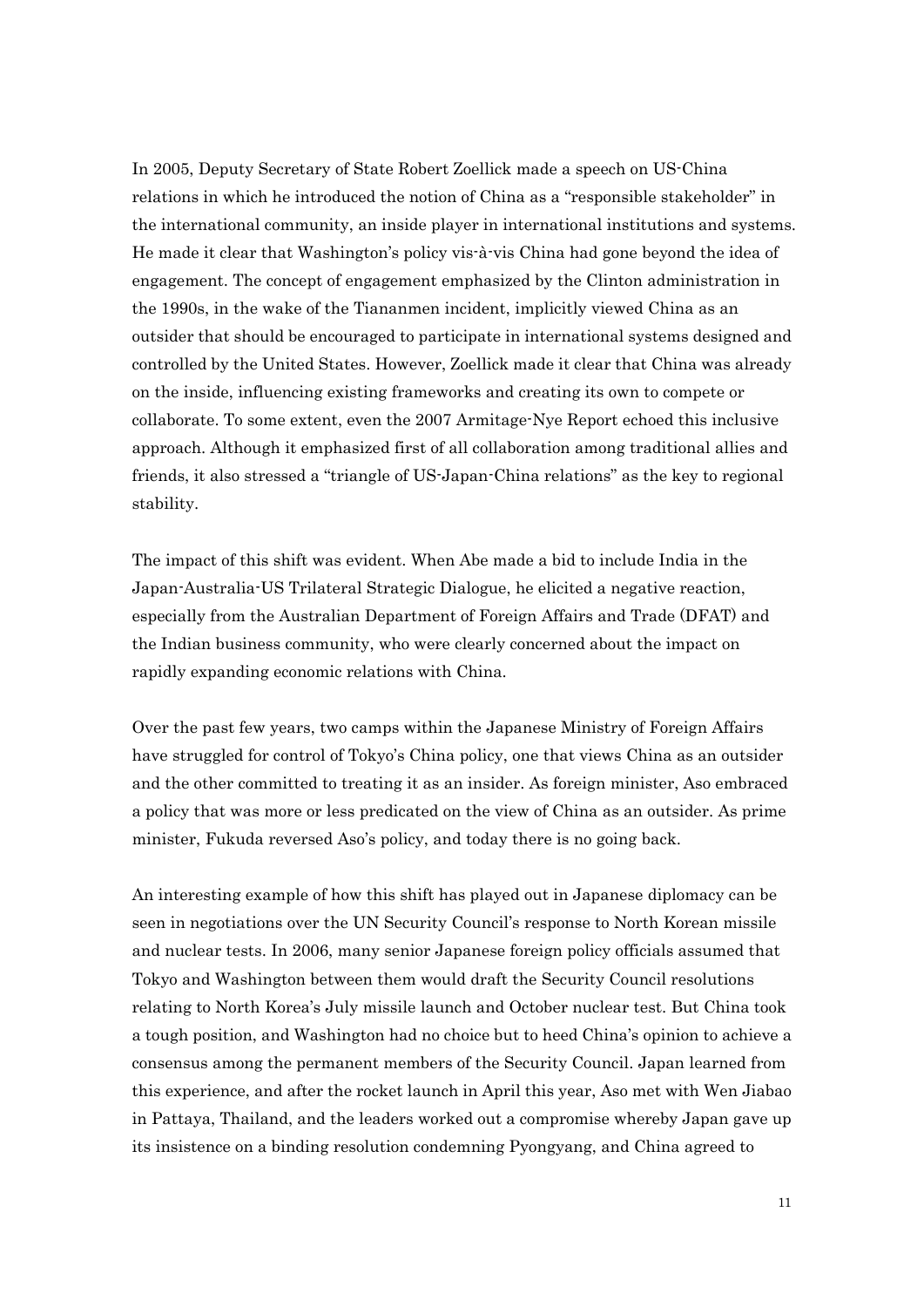signed on to a strong president's statement. As a result, Japan was able to play an active role in facilitating a P5 consensus. We can see from this example how China's growing influence and the changing distribution of power has influenced Japanese diplomacy.

#### **Historic Turning Point in Defense Policy**

Let us now look briefly at the long-term outlook for Japanese defense policy. In terms of constraints, I believe that legal issues and norms, as well as budgetary limitations, will be the biggest factors over the next 20 years.

The 2004 National Defense Program Guidelines, with their concept of "multifunctional and flexible defense," marked a turning point in Japanese defense policy. These guidelines embraced not only the traditional objective of territorial defense but also the broader goal of international security, acknowledging for the first time that conflicts in areas outside Japan's immediate environs were relevant to the nation's defense. Of course, Japan had been participating in peacekeeping operations in remote parts of the world for some time, but until then the justification had been its responsibility to contribute to the international community. In 2004, against a background of heightened awareness of international terrorism and other global threats that cross political and geographical boundaries, Japan evinced a willingness to build its own defense agenda around such overarching threats.

This breakthrough concept became the basis for Japan's mission in Iraq, the first deployment of SDF forces to an area where combat was ongoing, and the situation was expected to deteriorate. At the 2004 press conference announcing the mission, Prime Minister Jun'ichiro Koizumi articulated the traditional position that Japan would not use force unless attacked. At the same time, his justification for sending forces and risking the lives of SDF personnel—that Japan's own security would be threatened if reconstruction failed in Iraq and the country became a hotbed of terrorism—represented a dramatic departure.

What direction the 2009 guidelines take will depend in part on the results of the upcoming national elections. However, regardless of which party controls the government, Japanese defense policy will need to address the following issues.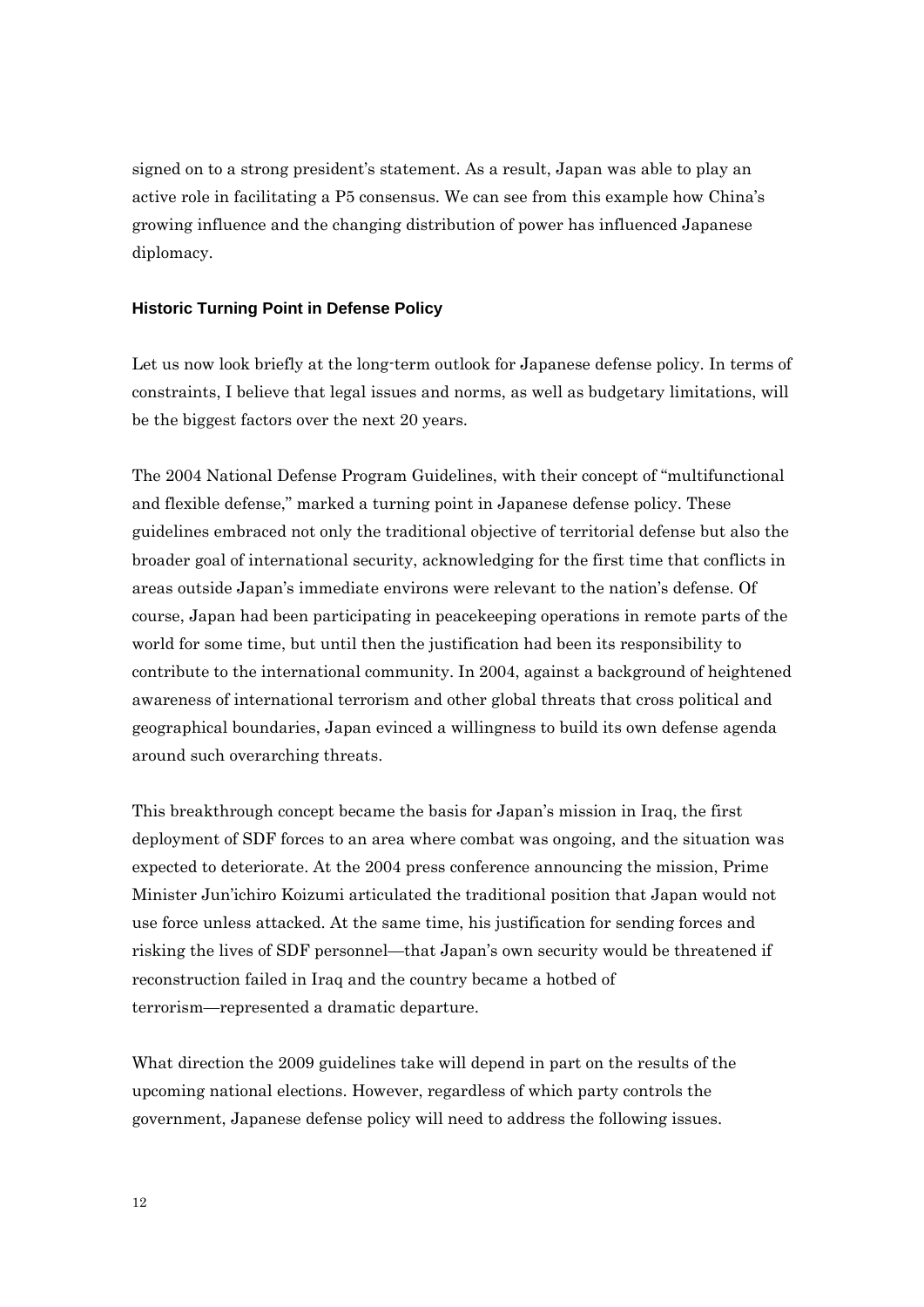One is the balance of power in East Asia. The most pressing concern in this regard is North Korea's nuclear weapons program and how best to deter, dissuade, and respond to Pyongyang, both militarily and diplomatically.

Another major regional issue is the rise of Chinese military power, particularly its fourth-generation fighters and submarine capability. By 2005–6, China's fourth-generation fighters outnumbered Taiwan's, and this year or next year they will surpass those of Japan's Air Self-Defense Force. Japan must decide what level of capability it needs to maintain in the years ahead, taking into account the balance of power between China and Japan on the one hand, and between China and the United States on the other.

Another priority should be boosting Japan's independent capability for dealing with lesser matters, such as defense of the disputed Senkaku Islands and Takeshima. Japan must consider above all how best to protect these territories during times of crisis, but also how to prevent politicization of these disputes from compromising peacetime defense.

A final issue relates to the strategy of US-Japan extended deterrence, nuclear and otherwise. Not long ago, President Barack Obama gave a major speech in Prague about nonproliferation policy, in which he officially committed the United States to the goal of eliminating nuclear weapons completely. However, Obama has also stressed that the United States will continue to maintain a strong nuclear deterrent until that goal is reached. Accordingly, Washington plans to work with Russia to reduce the number of strategic nuclear weapons on both sides by December this year, even while maintaining a prominent place for nuclear weapons in its strategic planning. It is still unclear how the United States will manage to maintain a strong nuclear and conventional deterrent for Japan with fewer nuclear forces, and it will doubtless involve a complex formula. In any case, it seems clear that Japan and the United States will need to coordinate doctrine and adjust their roles within the bilateral alliance to ensure that deterrence continues to function for Japan, particularly with regard to North Korea and China.

This article is based on a presentation delivered by the author on April 15, 2009, during the 17th session of the Japan-US future leaders policy dialogue (the Tokyo-Reischauer Group). The dialogue, co-organized by the Tokyo Foundation and the Edwin O. Reischauer Center for East Asian Studies (of The Johns Hopkins University's School of Advanced International Studies in Washington, D.C.), aims to build relationships between young professionals who will maintain and strengthen the Japan-US alliance.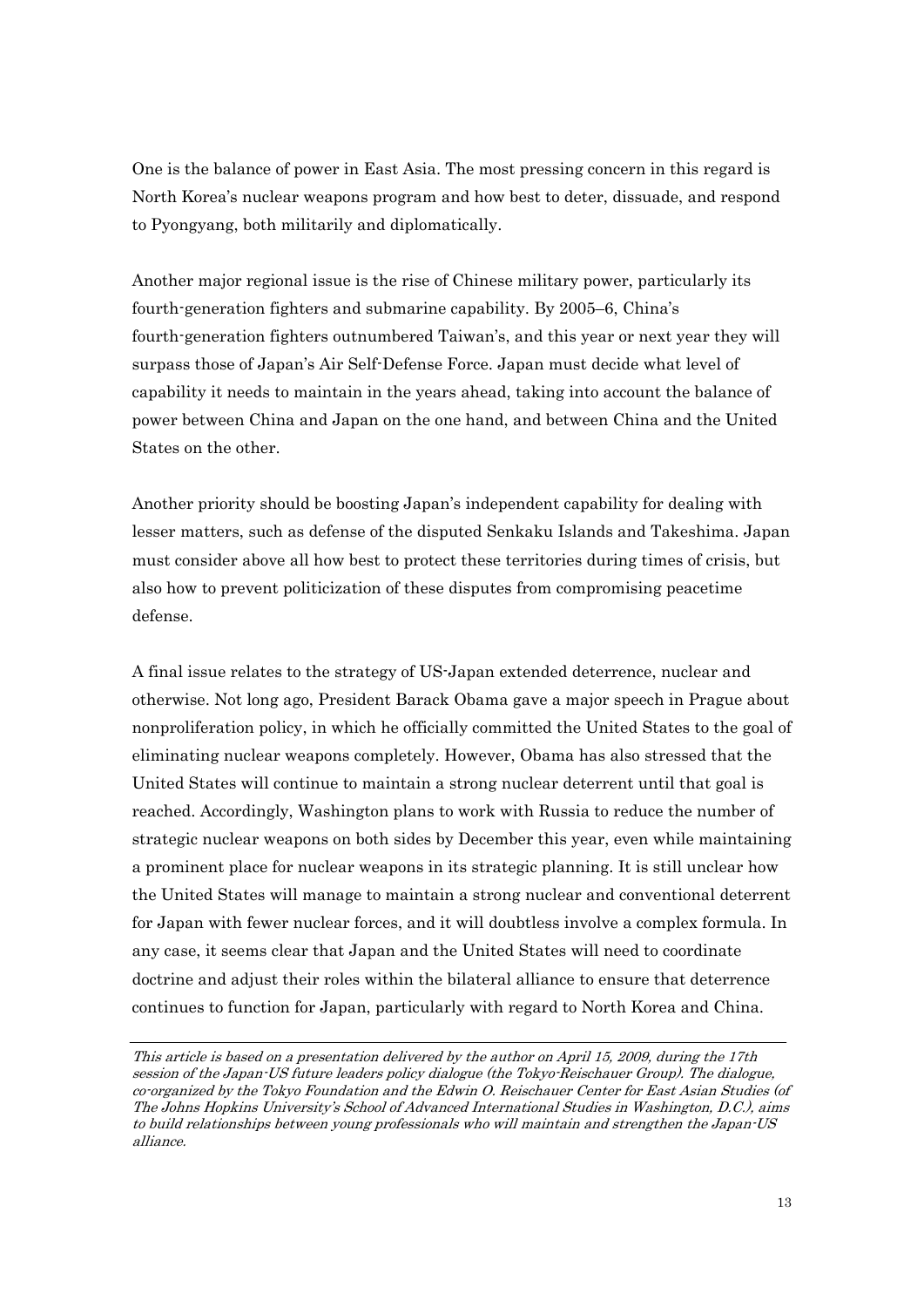June 12, 2009

## **Rejecting High-Risk Coexistence with North Korea**

**By Jimbo, Ken**

On May 25 this year, North Korea conducted its second nuclear test. It is now clear that Pyongyang has taken further steps to weaponize its nuclear devices, which seem to be approaching ever closer to the operational level. The emergence of North Korea as a de facto nuclear weapon state has tremendous implications for the security of Japan. The author proposes that the current scheme of "high-risk coexistence" be replaced by "coordinated pressure" to reverse North Korea's nuclear development.

Much remains murky regarding the technical details of the two nuclear tests conducted by North Korea in October 2006 and May 2009. What is clear, however, is that t he second test was considerably bigger and far more sophisticated than the previous one, allowing the North Koreans to take another step toward operational deployment. Indeed, if North Korea has succeeded in improving the reliability of its implosion technology and miniaturizing nuclear devices for missile delivery, it will be well on its way to becoming a nuclear weapon state.

The emergence of North Korea as a state armed with fully operational nuclear weapons would have a profound impact on the deterrence structure in Northeast Asia. Meanwhile, Japanese foreign and security policy will need to be adjusted to the newly "reloaded" status of North Korea.

#### **On the Brink of Full Nuclear Deployment**

In order to become a nuclear weapon state with fully operational deployment of nuclear warheads, a country has to meet four basic prerequisites: (1) sufficient quantities of weapons-grade plutonium, (2) precision implosion technology (weaponization), (3)

-

Jimbo, Ken Research Fellow of the Tokyo Foundation. Assistant Professor, Faculty of Policy Management, Department of Policy Management, Keio University. Visiting Lecturer, National Defense Academy in Japan. Prior to joining Keio University, was director of research at the Japan Forum on International Relations Inc. (JFIR) in 2003–2004, and a research fellow at the Japan Institute of International Affairs (JIIA ) in 1999 –2003. Earned his doctoral degree from the Graduate School of Media and Governance, Keio University, in March 2005.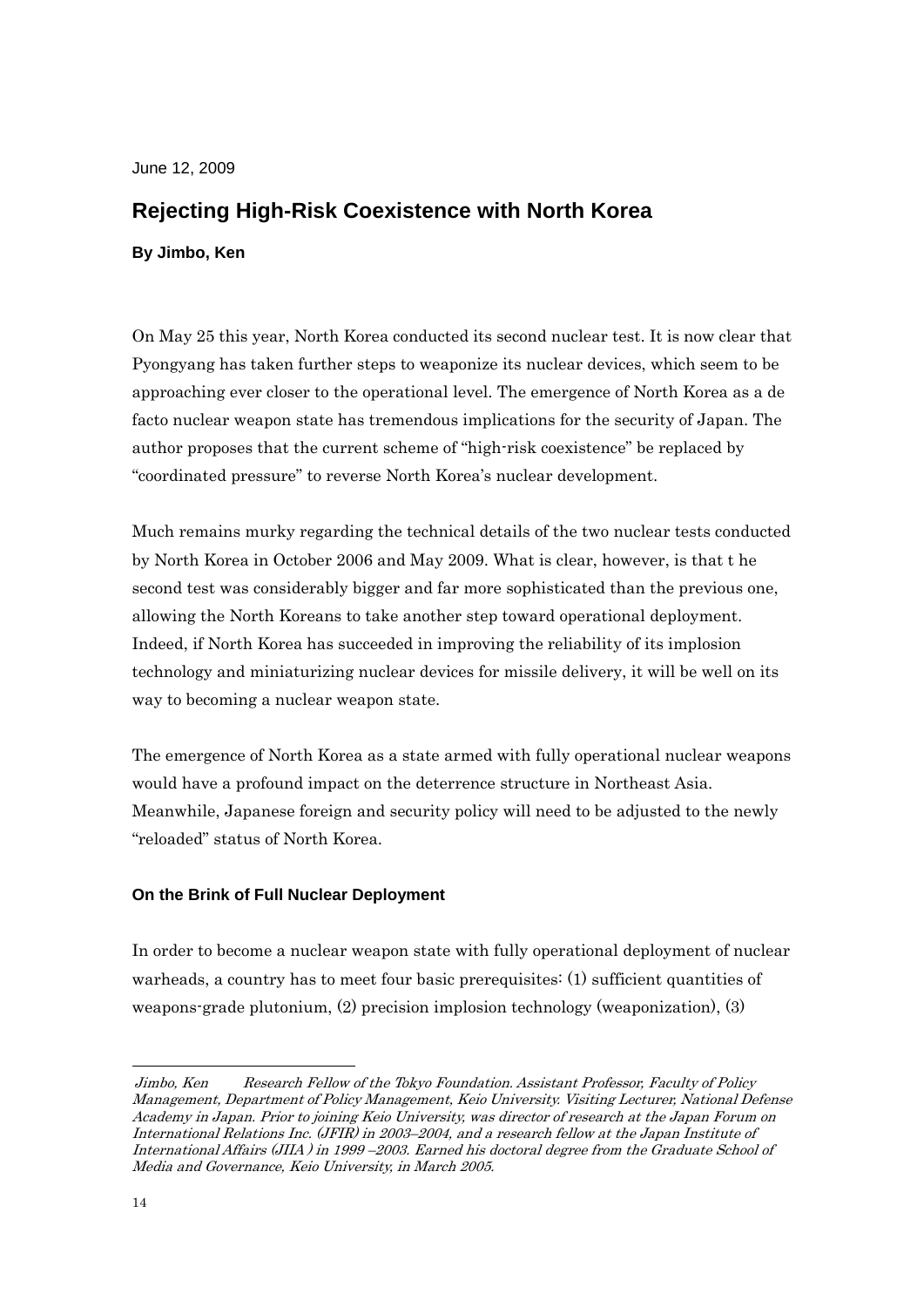miniaturization technology (to enable the weapon to be mounted on a missile warhead), and (4) accurate missile guidance and reentry technology.

We have known for some time that North Korea had amassed weapons-grade plutonium by reprocessing spent nuclear fuel rods removed from the 5-megawatt experimental reactor at its Yongbyon complex. (Pyongyang reported having 26 kilograms in 2008, while US think tanks estimate that it has accumulated somewhere between 28 kilograms and 50 kilograms, enough for 5 to 12 nuclear weapons.) However, until now few believed that North Korea had sufficient technological expertise to reliably detonate a nuclear device with a precision implosion or to miniaturize it and mount it on such a missile.

But the much-increased yield of the North Korea's recent nuclear detonation (10–20 kilotons) compared with the 2006 test has convinced many observers that the North Koreans have not only improved the precision of their implosion technology but have overcome a major technical hurdle to miniaturizing a nuclear device. In fact, analyses by the US Institute for Science and International Security and the International Crisis Group have concluded that North Korea is already capable of mounting a nuclear warhead on a Nodong missile.<sup>1</sup>

|                                            | Before tests    | As of test no. | As of test no.<br>2        |
|--------------------------------------------|-----------------|----------------|----------------------------|
| Removal of nuclear fuel rods               | ⊚               | ⊚              | ⊚                          |
| Preprocessing of spent nuclear fuel        | ⊚               | ◉              | ⊚                          |
| Accumulation of weapons-grade<br>plutonium | ⊚               | ⊚              | ⊚                          |
| High-precision implosion technology        | ×               | Δ              | $\circ$                    |
| Miniaturization technology                 | ×               | Δ              | $\Delta \rightarrow o$ (?) |
| Missile guidance/reentry technology        | ∆→∘<br>(7/2006) | о              | $\circ$                    |

|  |  |  |  |  |  |  | North Korea and the Steps to Nuclear Armament |
|--|--|--|--|--|--|--|-----------------------------------------------|
|--|--|--|--|--|--|--|-----------------------------------------------|

⊚ Certain o Almost certain A Unknown

-

<sup>1</sup> David Albright and Paul Brannan, "North Korean Plutonium Stock: February 2007," in Country Assessments: North Korea (February 20, 2007) http://www.isis-online.org/publications/dprk/ DPRKplutoniumFEB.pdf; International Crisis Group, "North Korea's Missile Launch: The Risk of Overreaction" (March 31, 2009) http://www.crisisgroup.org/home/index.cfm?id=6030.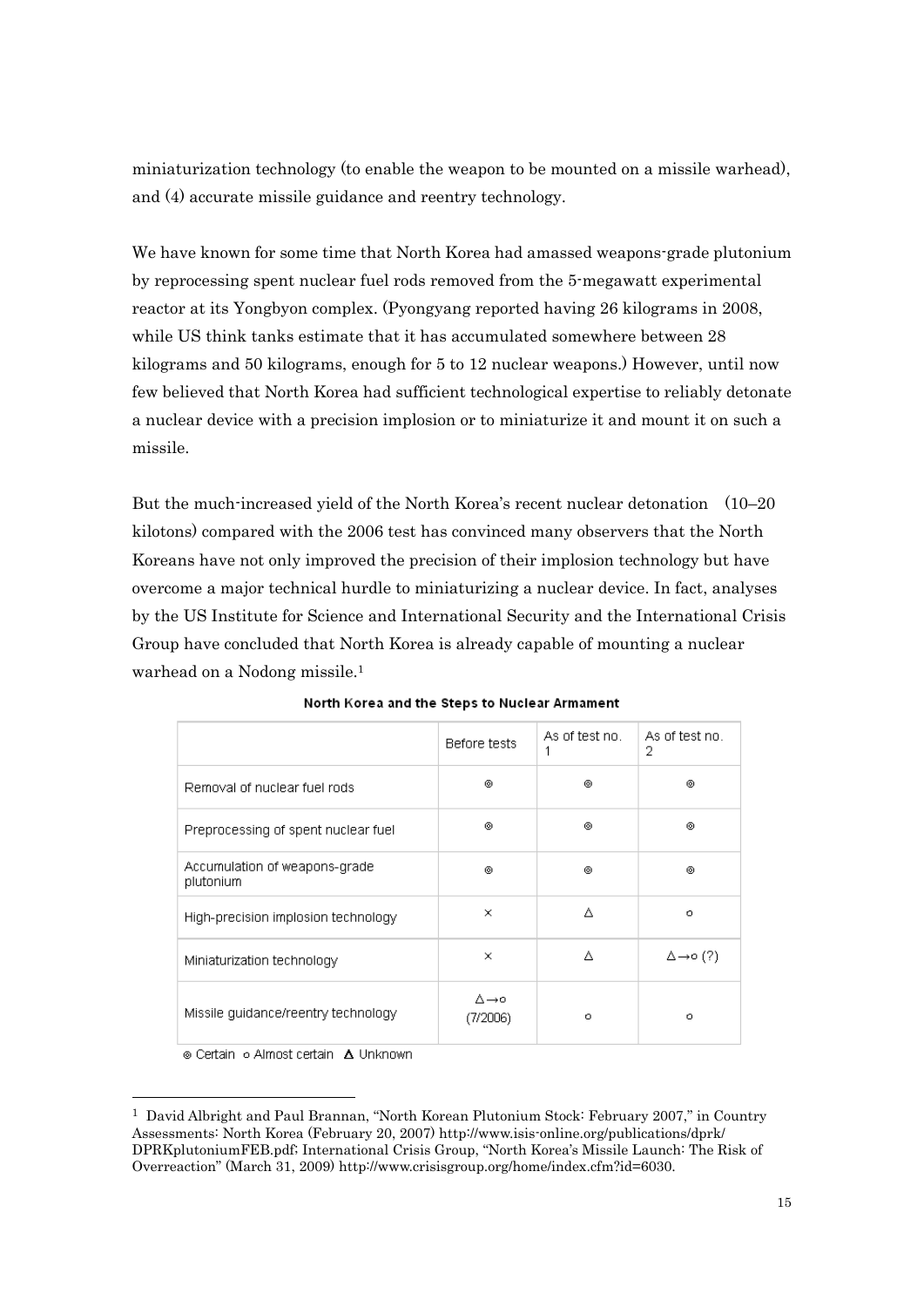Taken together, such analyses suggest that North Korea's nuclear capability is on the brink of the operational deployment stage, if not indeed there already. Tokyo needs to avoid prolonged ambiguity in its assessment of North Korea's nuclear capability. It needs a clear estimate in order to formulate a new set of policies.

#### **Rejecting "Déjà Vu" Fatigue**

Since the beginning of 2009, North Korea has moved rapidly through successive phases in the development of missile and nuclear weapons technology, by launching a modified Taepodong-2 missile on April 4 and conducting its second nuclear test on May 25.

Yet the overall reaction, including that of the general public and the media, has been relatively muted in Japan and elsewhere. It would seem that the world has grown accustomed to and weary of Pyongyang's pattern of generating a crisis in order to gain leverage in its negotiations, and sees this as no more than a continuation of the same old diplomatic game. What kind of "game" have we played?

North Korea's behavior is understandably regarded as a game because there is every reason to believe that Pyongyang's basic goal is to maintain its regime. We can assume, as long as Kim's decision making is rational, that the probability of any adventurism on the part of Pyongyang is low. The track record of Pyongyang's negotiating behavior also suggests that the North Koreans have carefully avoided escalation into a full-scale military confrontation.

But the United States has been dragged into the game as well. North Korea's conventional capability to attack Seoul and US forces in Korea cannot be ignored, and this has constrained Washington's willingness to conduct either surgical air strikes or full military intervention, despite the fact that Pyongyang has long since stepped over the "red line" (former Defense Secretary William Perry). With this capability, North Korea has succeeded in raising the cost of any US military operation on the Korean Peninsula, and the United States has pursued multilateral negotiation instead.

The part played by China in this game has become the pivotal one. For its part, Beijing has not only consistently opposed tough sanctions, lest they push the North Korean regime to some rash action or bring about its collapse, but has continued to supply its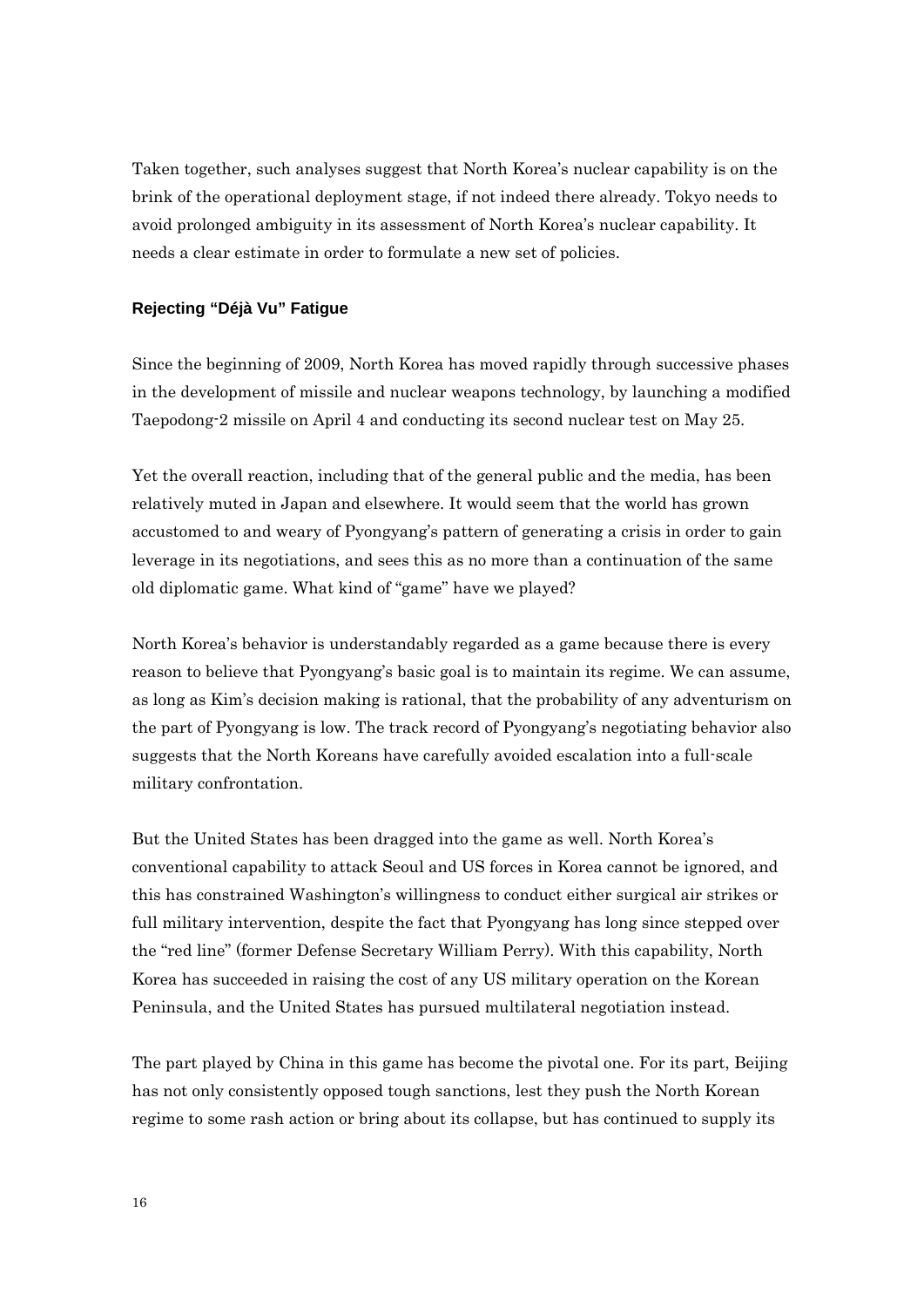neighbor with food and energy assistance, thus helping the government to keep social chaos at bay.

These positions by key players have created a fundamental structure in which no effort is made to pursue a solution through intense diplomatic and military pressure, despite Pyongyang's repeated failure to honor its commitments. Now North Korea seems to have gained confidence in its ability to maintain such a "tacit balance of power" with China and the United States. China in particular seems to prefer "high-risk coexistence" with North Korea's nuclear capability over any pressure tactics that could back Pyongyang into a corner.

Unfortunately, this tacit balance has come at a high price. Over the past seven years North Korea has steadily piled up weapons-grade plutonium, building its stockpile at the rate of 1.2 weapons worth of material each year, and continued nuclear testing has allowed it to make substantial technological progress toward weaponization. The North Koreans have also systematically developed their delivery capability by carrying out testing on a variety of missiles, including the Taepodong-1, Taepodong-2, Nodong, Scud-C, and short-range missiles.

If effective nuclear armament becomes the reality for North Korea, Pyongyang will have dramatically augmented its attack capability vis-à-vis South Korea, Japan, and US forces in the region. For Japan, which lies within range of North Korea's 200–320 (estimates vary) fully deployed Nodong missiles, this will require a drastically elevated threat assessment. The policy of high-risk coexistence with North Korea is exposing Japan to an unprecedented security risk. A sense of déjà vu regarding this "same old game" seems to have created a strange complacence among us. However, we can neither ignore nor trivialize the fact that in the process of playing this game, North Korea has boosted its military capability to unacceptable levels.

#### **Strategic Convergence for Denuclearization**

The time has come for Japan to seriously reconsider the policy of high-risk coexistence that has brought us to such a pass. In the joint statement of the fourth round of the Six-Party Talks (September 2005), all parties agreed to the goal of North Korea's denuclearization, defined as "abandoning all nuclear weapons and existing nuclear programs." The diplomatic vicissitudes of the last three years and nine months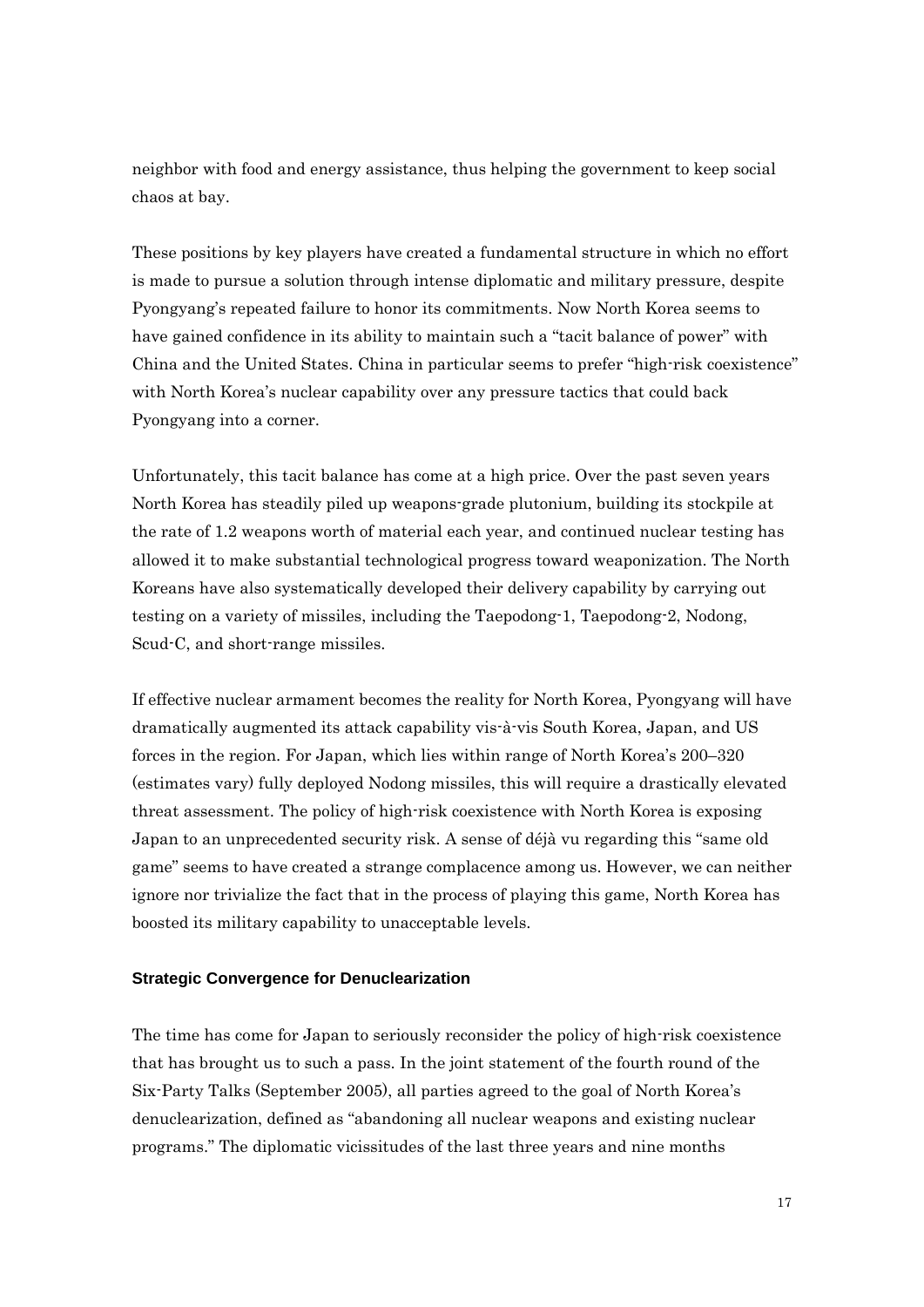demonstrate how difficult it is to achieve this goal in a timely fashion. In the aftermath of the declaration, the initial aim of "complete, verifiable, and irreversible denuclearization" was gradually downgraded until, by the final years of the George W. Bush administration, all that remained was the tentative goal of freezing and disabling North Korea's nuclear facilities. Now, in the wake of a second nuclear test, even such modest hopes have been dashed. It is time we recognized that we cannot reach the goal of a denuclearized North Korea by following the path of high-risk coexistence.

Is there a viable policy alternative to high-risk coexistence? Since any acceptable alternative must address the major concerns of Japan, the United States, and China in relation to North Korea's nuclear program, let us begin by reviewing those concerns individually to identify the strategic objectives we need to achieve while pursuing the overarching goal of denuclearization.

In terms of Japan's defense and security policy, the immediate objective is to prevent the effective nuclear armament of North Korea; as noted previously, fully deployed North Korean nuclear weapons within striking range of Japan would have a profound significance for this country's defense policy. Washington's priorities, we can be fairly certain, are to prevent North Korea from transferring nuclear-related material to third parties and to ensure that Pyongyang does not develop the capability to launch a missile attack on the US mainland. China's primary policy objective is to avoid triggering either a violent response from Pyongyang or an internal collapse (opening the door to a massive influx of refugees into China and possible deployment of US forces along the Chinese-Korean border).

No alternative to high-risk coexistence is likely to find acceptance unless it achieves the convergence of all these strategic objectives.

#### **Intensified Pressure on Multiple Fronts**

If we want Pyongyang to make the strategic decision to abandon nuclear arms, we must create a situation in which it has no other viable option. And the only way of creating such a situation, as I see it, is to bring four types of pressure to bear:  $(1)$  military pressure from the United States, (2) economic pressure from China, (3) rewards/compensation (security assurances, normalized relations, energy assistance, etc.) agreed on in the six-party talks, and (4) economic and financial sanctions adopted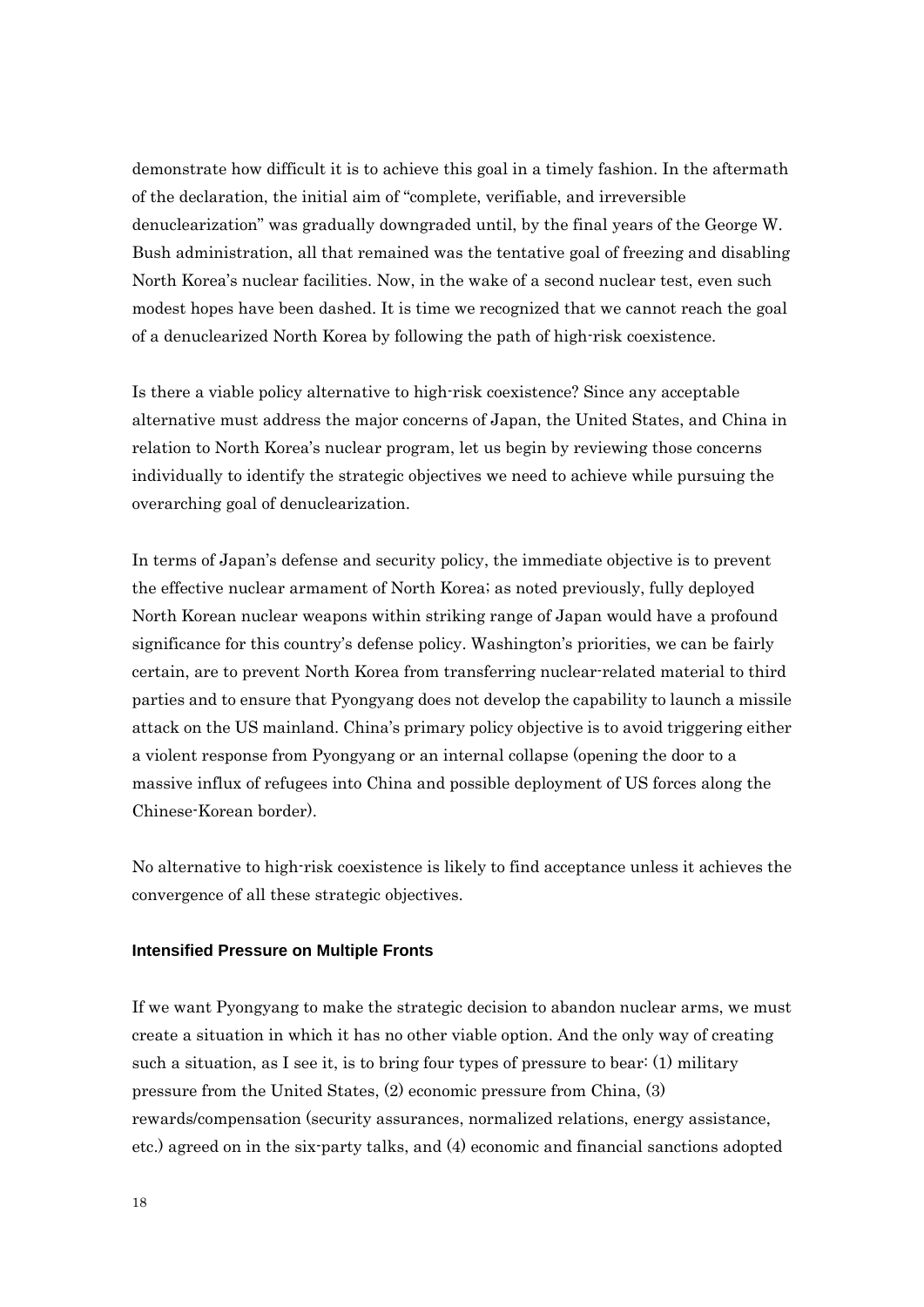through UN Security Council resolutions. Because we have seen that (3) alone does nothing but sustain high-risk coexistence, it is essential to combine all four forms of pressure and to ratchet up this pressure on several fronts if we hope to achieve denuclearization.

To achieve the optimum mix of sticks and carrots, a three-stage process is required. The first stage consists of using the sanctions under a UNSC resolution, the matter on which concerned parties are currently focused, to impose penalties and costs commensurate with North Korea's violations.

Given that the freezing of North Korean assets in the Banco Delta Asia (BDA) in Macao is widely considered the most effective of the sanctions imposed to date, it follows that stronger financial sanctions will have an effect. The new resolution should contain rigorous measures that freeze an even wider spectrum of North Korean financial assets and further restrict Pyongyang's access to international financial institutions.

The second stage is China's full participation in strict economic sanctions. As indicated above, China has maintained a circumspect posture on the imposition of sanctions on the grounds that driving Pyongyang into a corner could have the effect of eliciting an even stronger reaction or bringing down the regime. To persuade Beijing to take an active role, Japan, the United States, and South Korea will have to offer convincing reassurances to address these concerns. This means creating a framework for reassurance designed to minimize the specific risks that China wishes to avoid: (1) that an extreme reaction from Pyongyang will lead to a military confrontation, (2) that North Korean refugees will pour over the border into China, and (3) that the collapse of the current regime could have US forces occupying the entire Korean Peninsula and confronting China along its border with Korea.

The key components of such a framework would include (1) agreement by top defense officials of Japan, the United States, China, and South Korea and on joint planning to prevent escalation of any military clash with North Korea, (2) adoption of a trilateral plan by Japan, China, and South Korea for controlling borders and dealing with refugees if a mass exodus were to occur, and (3) independent, parallel efforts by Washington, Beijing, and Seoul to devise plans and systems for maintaining order, securing nuclear weapons, and restoring government in the event that the current regime were to collapse. If these plans and systems can succeed in reassuring China,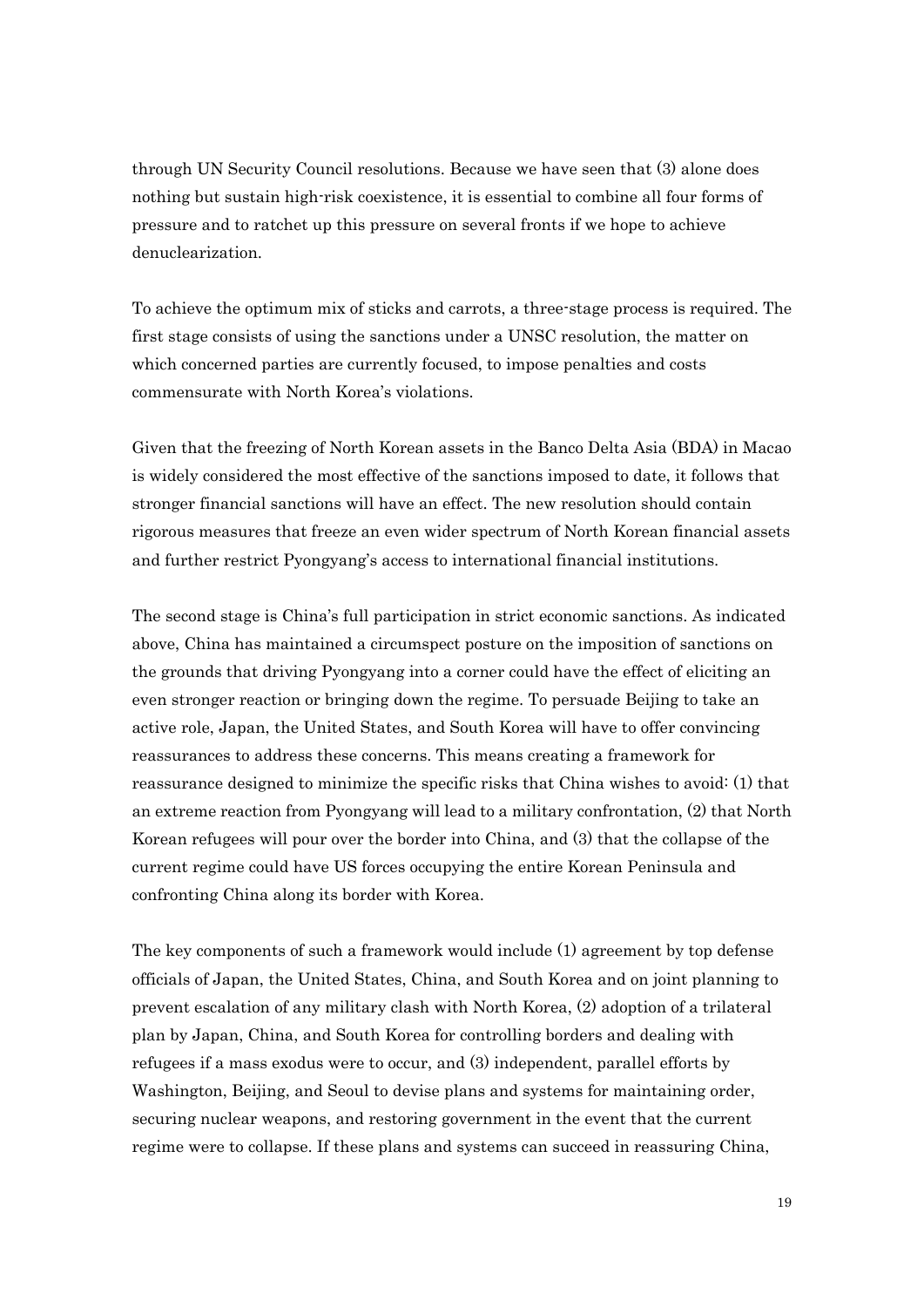then we will have laid the groundwork for a more resolute application of sanctions by Beijing.

The third phase is military pressure by the United States. It is true that with numerous ground troops stationed near the demilitarized zone and long-range artillery deployed within striking range of Seoul, a preemptive strike (surgical air strikes or an all-out offensive) against North Korea remains a difficult option. However, in the event that North Korea were to threaten belligerent action, it is of the utmost importance that the US-South Korean and Japan-US alliances demonstrate that they have the capability to neutralize that action instantly. One can easily imagine hostile action from North Korea in the form of efforts to prevent ship inspections, skirmishes at the line of demarcation, or attacks on US reconnaissance aircraft. A degree of military preparedness sufficient to control such situations is needed to ensure that they do not escalate into full-fledged armed conflict. To this end, it is important not only that the United States clearly demonstrate its security commitment to South Korea and Japan as a deterrence against escalation, but also that the US-South Korean and Japan-US military alliances enhance their readiness.

It will still be necessary to maintain a framework for compensating and rewarding Pyongyang. In the event that Pyongyang makes the strategic decision to abandon its nuclear weapons and begins taking steps in that direction, we must reward it in a manner commensurate with its actions while incrementally relaxing the abovementioned sanctions. For this reason, we should leave the door open for an unconditional revival of the six-party talks and continue to honor the Japan-DPRK Pyongyang Declaration. It is vital to have at hand the means for rewarding a flexible approach whenever Pyongyang realizes that its hard-line policies have brought it to a domestic impasse.

A fundamental resolution to the problem of North Korea's nuclear weapons program will require progressive intensification of pressure on multiple fronts as described above. Since each of these options entails risks, it is only natural that political decision makers would prefer to avoid them if possible. However, if we can agree that living with a nuclear-armed North Korea is unacceptable, then we must also agree to adopt a new policy framework capable of pressuring Pyongyang into making the appropriate judgment. For the Japanese government, too, the time has come for a strategic decision.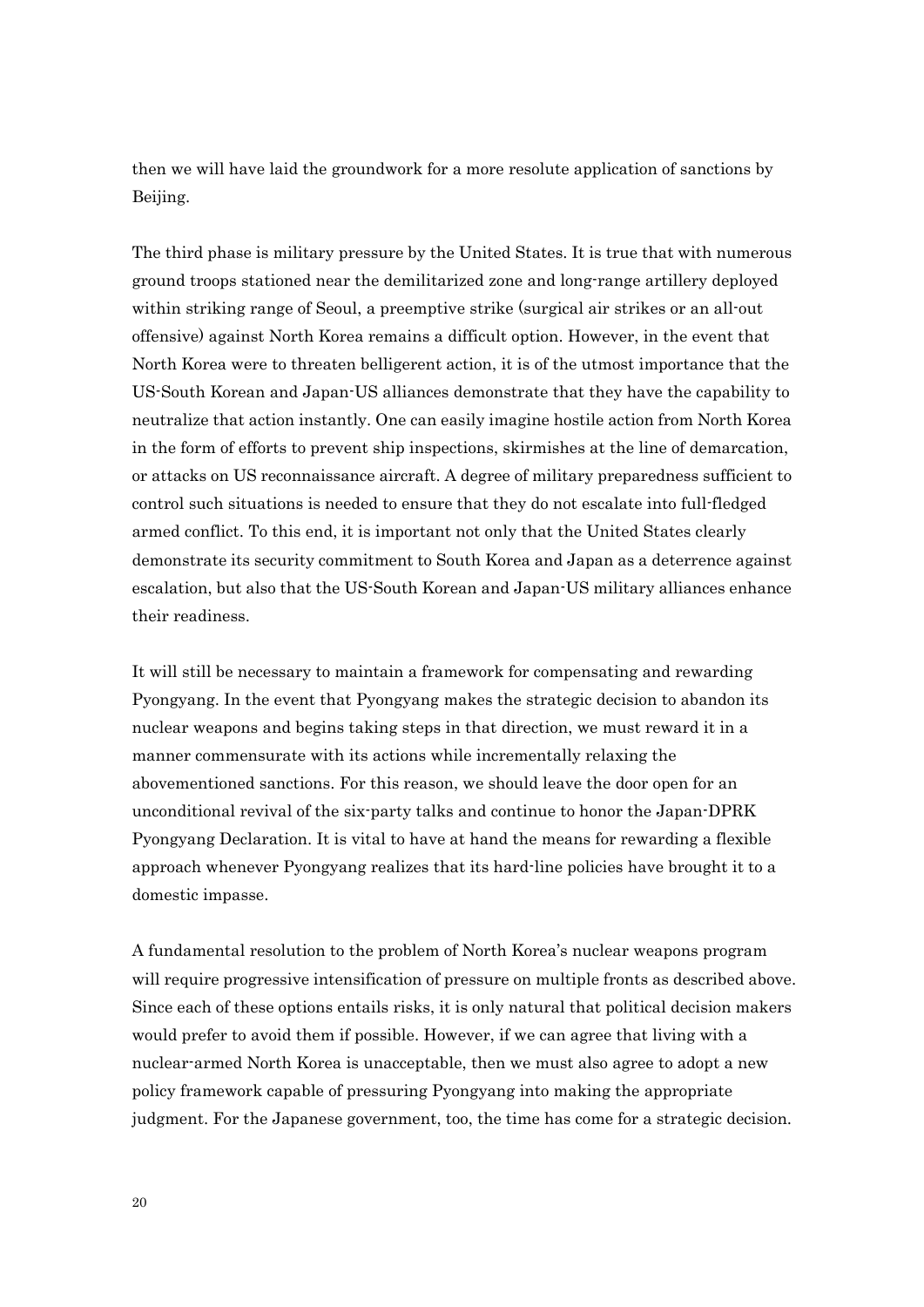February 05, 2010

## **The Japan-U.S. Alliance at Fifty: The Challenges Facing the New DPJ Government**

**By Kato, Hideki**

*The Tokyo Foundation hosted a public seminar entitled "The Challenges Facing the New DPJ Government" in Washington, DC, in mid-January in conjunction with the 16th Annual Japan-US Security Seminar, held to commemorate the fiftieth anniversary of the Japan-US alliance. The event attracted great interest, being attended by over 170 government officials, other experts, and media personnel. The annual security seminar was sponsored by the Embassy of Japan, the Japan Institute of International Affairs (JIIA) and Pacific Forum CSIS. The following is the text of the keynote speech delivered by Tokyo Foundation Chairman Hideki Kato.* 

Ladies and gentlemen,

-

Good morning, and thank you for attending the Tokyo Foundation Seminar. It is a great honor for me to be given the opportunity to speak to you today about the current political situation in Japan.

My address is motivated by the fact that the Japanese system of governance is not well understood by those outside Japan.

Today, I would like to focus on two things. The first is governance and the political system in Japan. And the second is the Hatoyama administration: what it's trying to do, what is happening at the moment, and future prospects.

Kato, Hideki President of the Tokyo Foundation. Joined the Ministry of Finance in 1973. Served in several positions, including in the Securities Bureau, the Tax Bureau, the International Finance Bureau, and the Institute of Fiscal and Monetary Policy; resigned in September 1996. Founded Japan Initiative, a not-for-profit, independent think tank, in April 1997 , serving as its president since then. Served as professor of policy management at Keio University, 1997-2008. Assumed the chairmanship of the Tokyo Foundation in April 2006. In October 2009 became secretary general of Japan's Council on Administrative Reform within the Cabinet Office, and in April 2010 became president of the Tokyo Foundation when the foundation became a public interest incorporated foundation.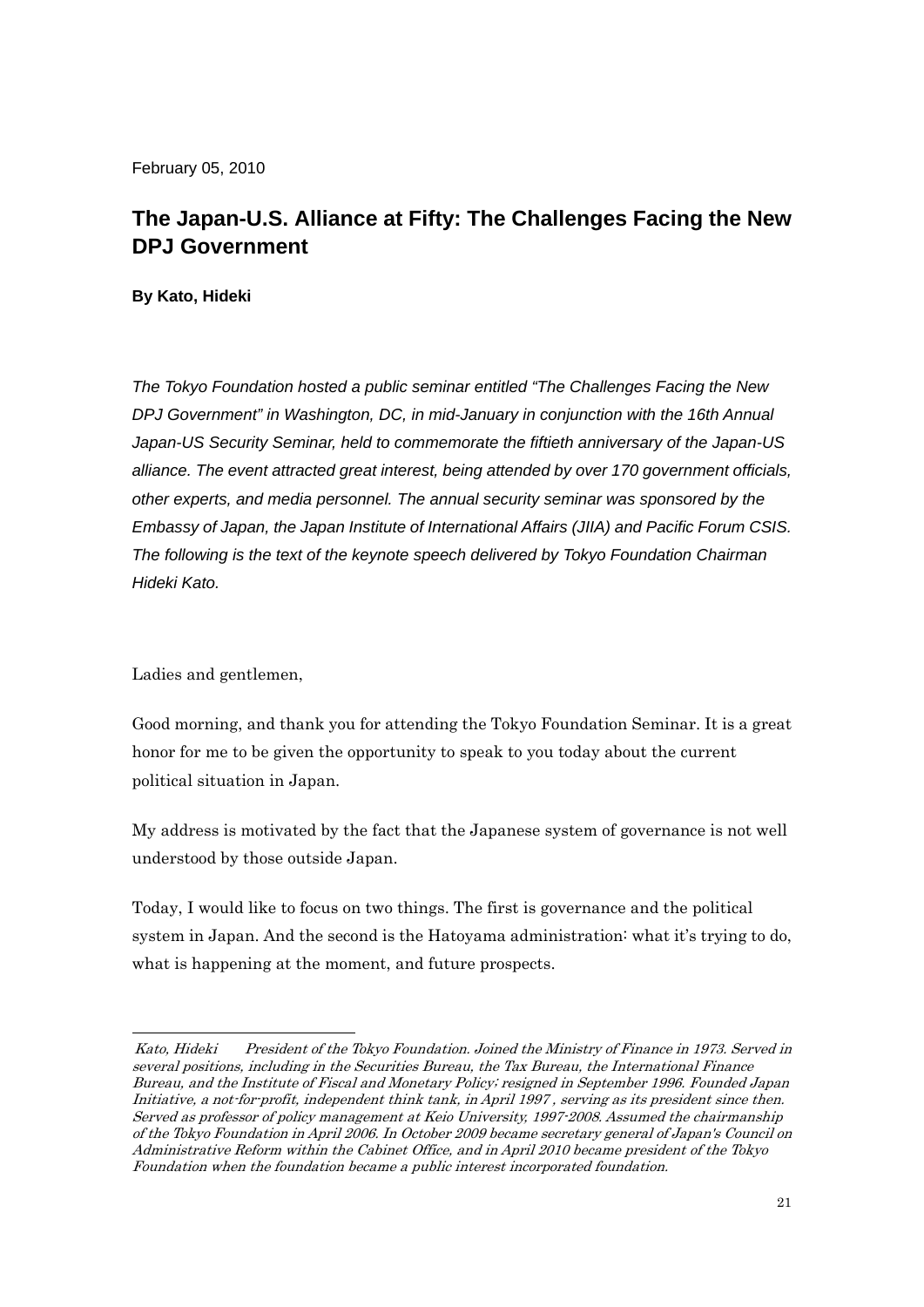#### **Governance and the Political System in Japan**

A parliamentary cabinet system is generally understood to consist of a process whereby political parties publish manifestos—or policy platforms—the party or coalition of parties that wins an election and has a majority in the parliament assembles a cabinet, and ministers appointed to take charge of the policies advocated in the ruling party's manifesto implement those policies, using bureaucrats as staff. This is the true meaning of "political leadership." But in Japan, both parties and voters have tended to pay little heed to manifestos, even though they are essential to the first step of the process, and little effort has been put into producing them. The subsequent steps in the process of "political leadership" have not been established.

The factors behind this situation include the multimember constituency system that Japan employed until the 1990s and the fact that for many years the public did not need to make major political choices. At the root, however, are problems arising from the manner in which the parliamentary cabinet system has been employed in Japan.

As shown in Chart 1, in an ideal parliamentary cabinet system, the ruling party formulates policies based on its manifesto, and a cabinet comprising influential members of the ruling party is formed to implement those policies. Based on cabinet discussions of basic principles for managing state affairs, cabinet ministers implement the policies utilizing the bureaucrats in their respective ministries. As the cabinet considers policies from the perspective of the overall management of state affairs, this mechanism holds the interests of individual ministries in check and enables bureaucratic sectionalism and regulatory redundancy to be eliminated.

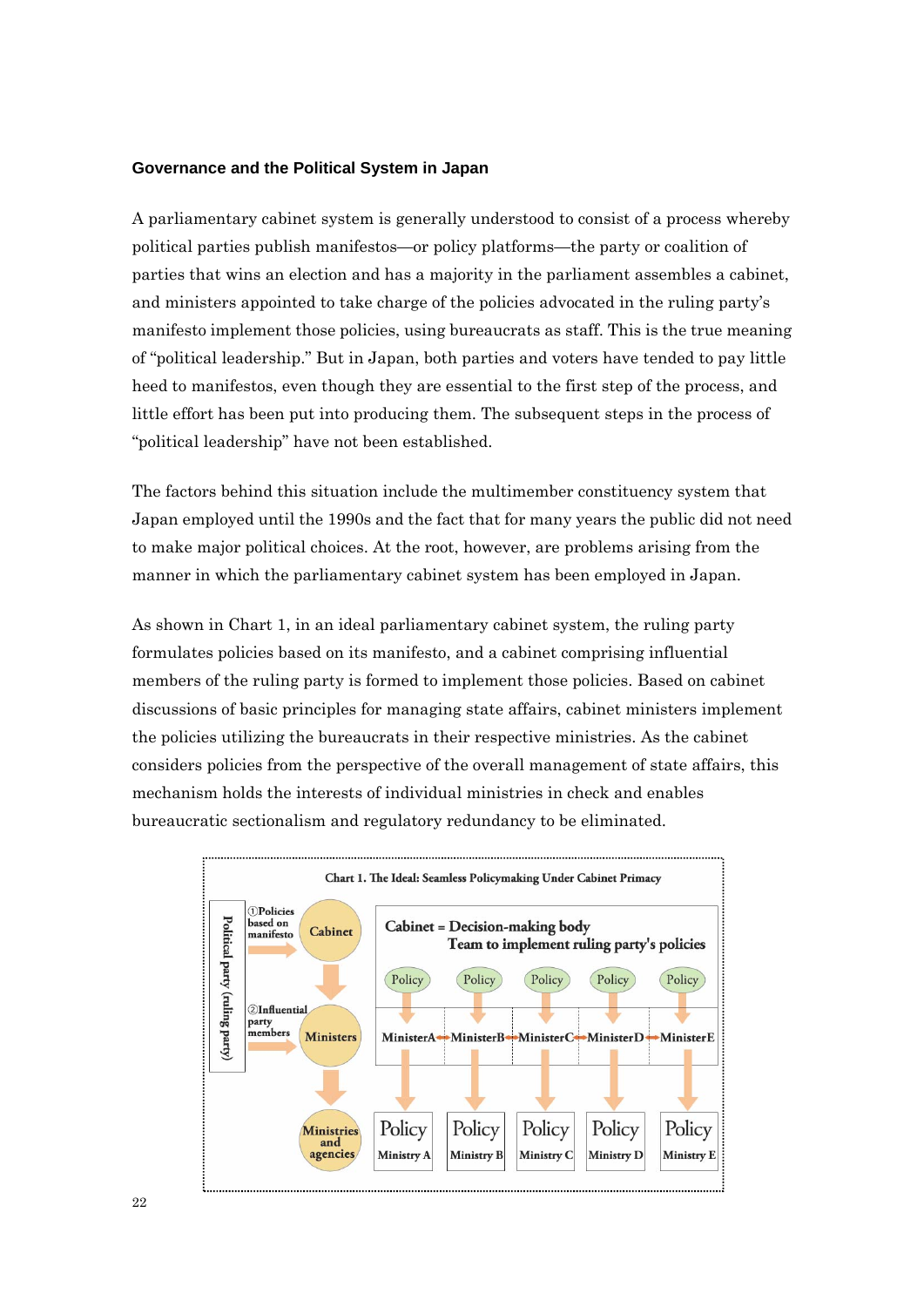The reality of the system as it has been practiced so far in Japan, however, greatly differs from the ideal, as shown in Chart 2. In this setup, the ministries come first, and bureaucrats take charge of everything from policy formulation to implementation in areas that are within the mandates of their respective ministries. Ministers are effectively figureheads who simply "sit" on top of that structure, as shown by the fact that, at their inaugural press conferences, the vast majority of ministers read out texts prepared by bureaucrats. Most ministers, moreover, have taken to promoting the existing policies of their ministries and speaking for the ministries' interests and positions as soon as they are appointed, no matter what views they may have espoused earlier. As a result, the ministerial coordination and cabinet leadership expected in a true parliamentary cabinet system take a backseat. The priority given to precedent and bureaucratic sectionalism makes it difficult for the government to effect drastic policy shifts or to respond swiftly to changing social conditions.



Under the new administration led by the Democratic Party of Japan, the so-called council of three political-level appointees comprising the minister, senior vice-minister, and parliamentary secretary has been established within each ministry. This is intended to enable politicians to take the lead in determining government policy, rather than bureaucrats. Newly appointed cabinet ministers of previous Liberal Democratic Party administrations were first given a briefing by the bureaucrats. Soon after the senior vice-ministers and parliamentary secretaries were appointed by Prime Minister Yukio Hatoyama, by contrast, meetings of the political-level council were held—on the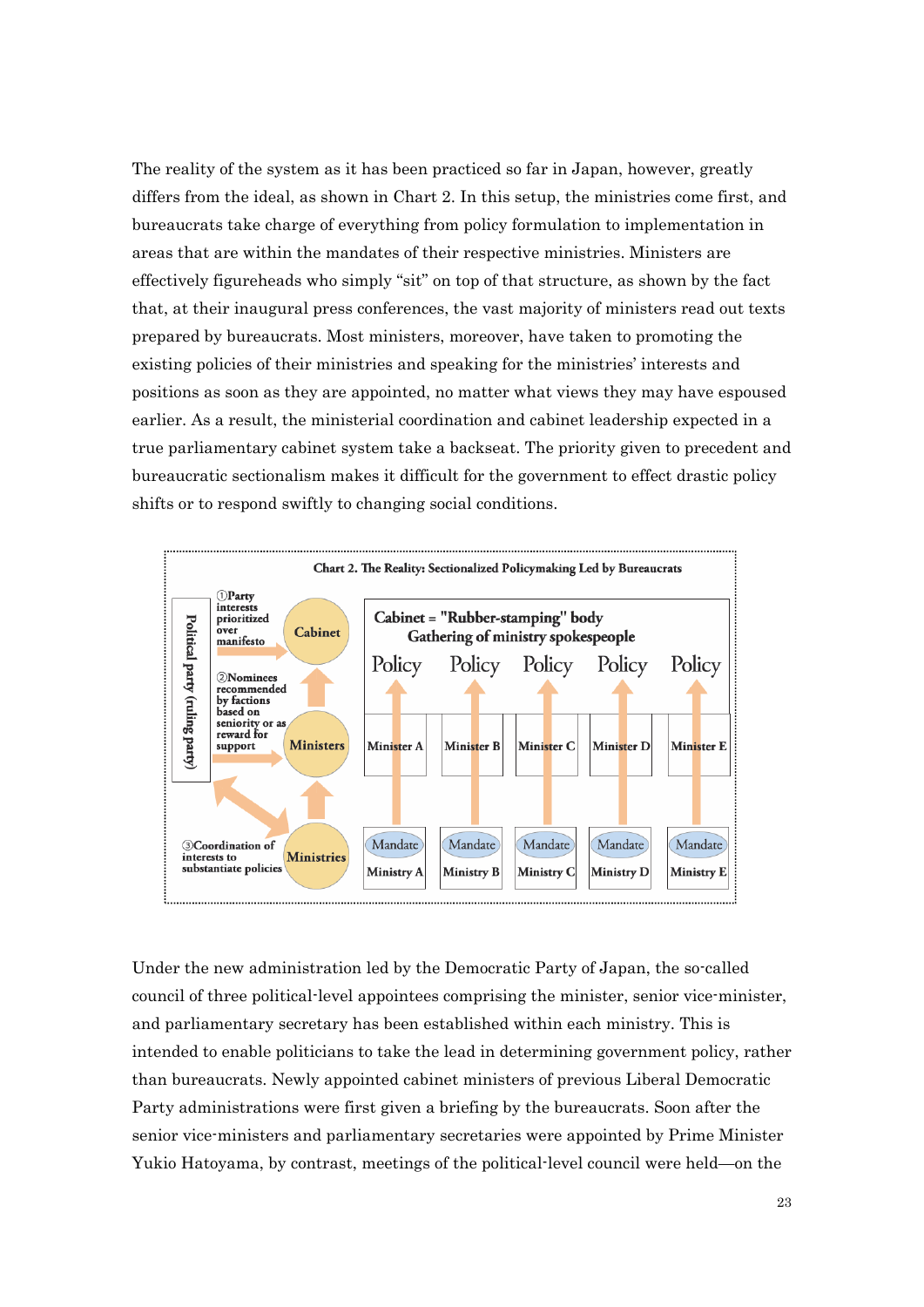very day of the appointment at the Ministry of Education, Culture, Sports, Science, and Technology; the following day at the Ministry of Health, Labor, and Welfare; and within several days at the Ministry of Finance and the Ministry of Land, Infrastructure, Transport, and Tourism. As a rule, the new administration also banned press Chart 3. Power Structure Between Ruling Party and Cabinet conferences by administrative

#### Weak cabinet

Many influential politicians are outside the cabinet. Policy is decided mainly through coordination between key ruling party members and bureaucrats. Nontransparent practices ("groundwork" and arm-twisting) obscure who is responsible for policies.





Strong cabinet

Party executives make up the cabinet, control the party and bureaucrats, and make major policy decisions. Responsibility lies with the cabinet.



vice-ministers—the highest-ranking bureaucrats—so as to revamp the decision-making mechanism that had hitherto been led by the bureaucracy.

#### **Dual Power Structure**

Another factor that weakens the power of the cabinet and prevents the parliamentary cabinet system from functioning properly in Japan is the dual power structure consisting of the ruling party and cabinet.

In an ideal parliamentary cabinet system, the cabinet is a team that executes the policies of the ruling party, like the "strong cabinet" in Chart 3. Power within the ruling party is concentrated in the cabinet because those who become ministers are the party's prime movers, and ruling party lawmakers who are not in the cabinet ordinarily do not defy the cabinet's policy decisions, much less revoke them.

Under the LDP administrations of the past few decades, however, it became the norm for ruling party members outside the cabinet to wield more power than the cabinet, as shown by the "weak cabinet" in the Chart. As a result, many policy decisions were effectively made through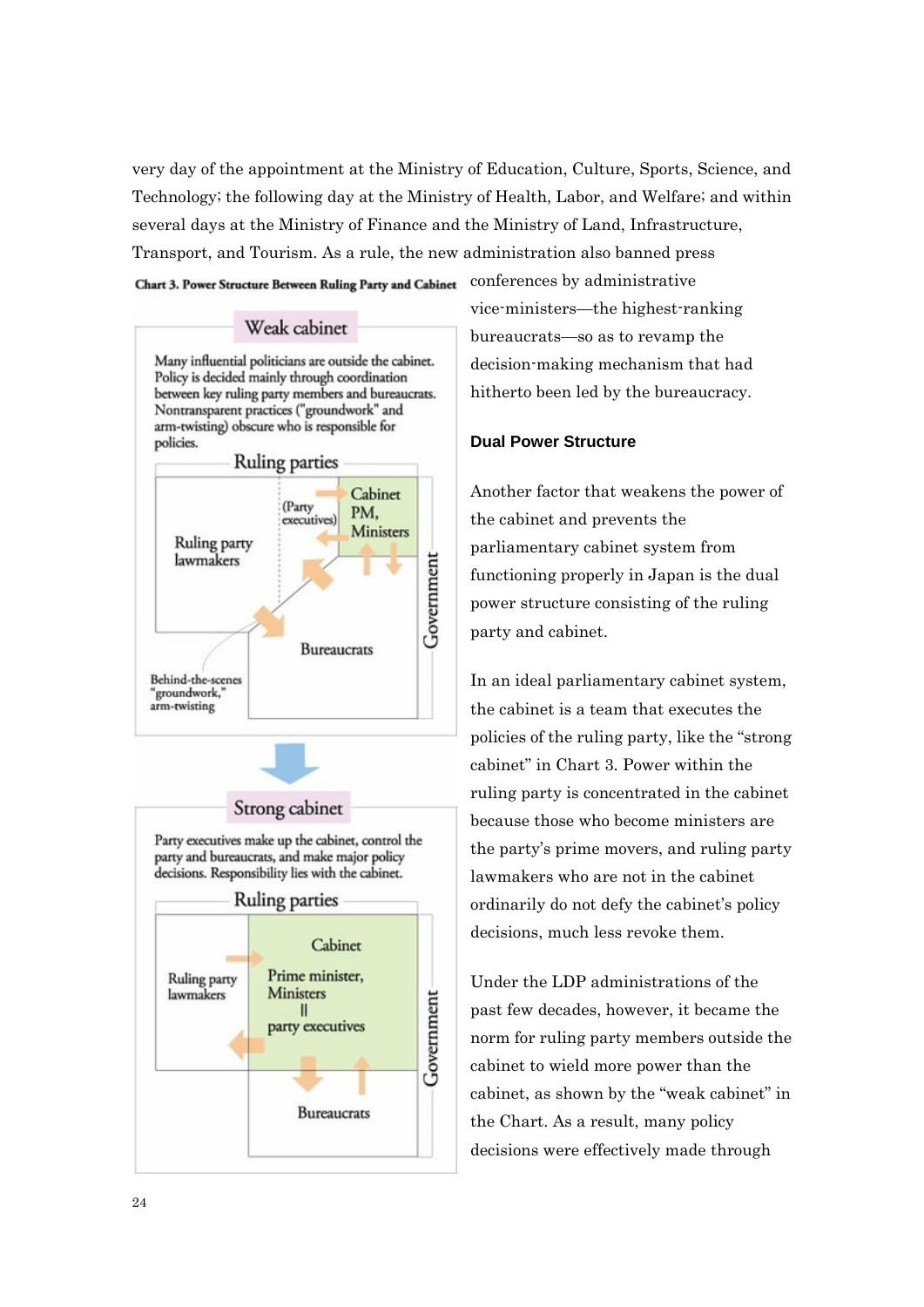repeated contact, behind-the-scenes "groundwork," negotiations, and arm-twisting between top ruling party politicians—including "tribal" lawmakers with close ties to specific lobbies—and bureaucrats, in total disregard of the cabinet. This deviates greatly from the principles of the parliamentary cabinet system and obscures who is responsible for making government policy.

The decision-making process within the dual power structure, which has become almost institutionalized over the decades, can be summarized as follows. In the case of the LDP, the party has its own policy coordination section called the Policy Research Council, which checks the bills and other policy proposals put forward by the cabinet. Government bills cleared by the Policy Research Council are then approved by the party's General Council before being submitted to the Diet. This is called "prior screening" by the ruling party, a practice that is virtually unheard of in other major countries. It is not unusual for government bills to be drastically modified or even rejected in this process. The rejection by politicians outside the cabinet of policy proposals that representatives of the same party drafted in order to implement the party's manifesto, in effect, amounts to a rejection of the parliamentary cabinet system itself. At the same time, in the sense that it reinforced the impression that any proposal approved by the ruling party would be approved by the Diet, it was also one of the factors that reduced the Diet to a rubberstamping role.

While all political parties have a broadly similar structure, in the LDP's case the chairman of the General Council, the chairman of the Policy Research Council, and the secretary-general constitute a troika of top party officials who wield tremendous power over party affairs. Under LDP administrations, this troika had more power and a louder voice in many respects than the cabinet ministers, who were the policy chiefs of the government. The three executives controlled policy decisions despite having no legal rights or responsibilities regarding government policymaking. As a result, when a government policy proposal conflicted with the ruling party's position, instead of the minister rallying the party around the proposal by the government or a government committee, the party's wishes were often given precedence.

In this regard, the DPJ has brought about many changes. However, the party's secretary general, Ichiro Ozawa, is still in a position to control political funding and the selection of candidates. Although Ozawa is outside the cabinet, he is still at the center of power. Having control over funding and candidates essentially means being able to control policies.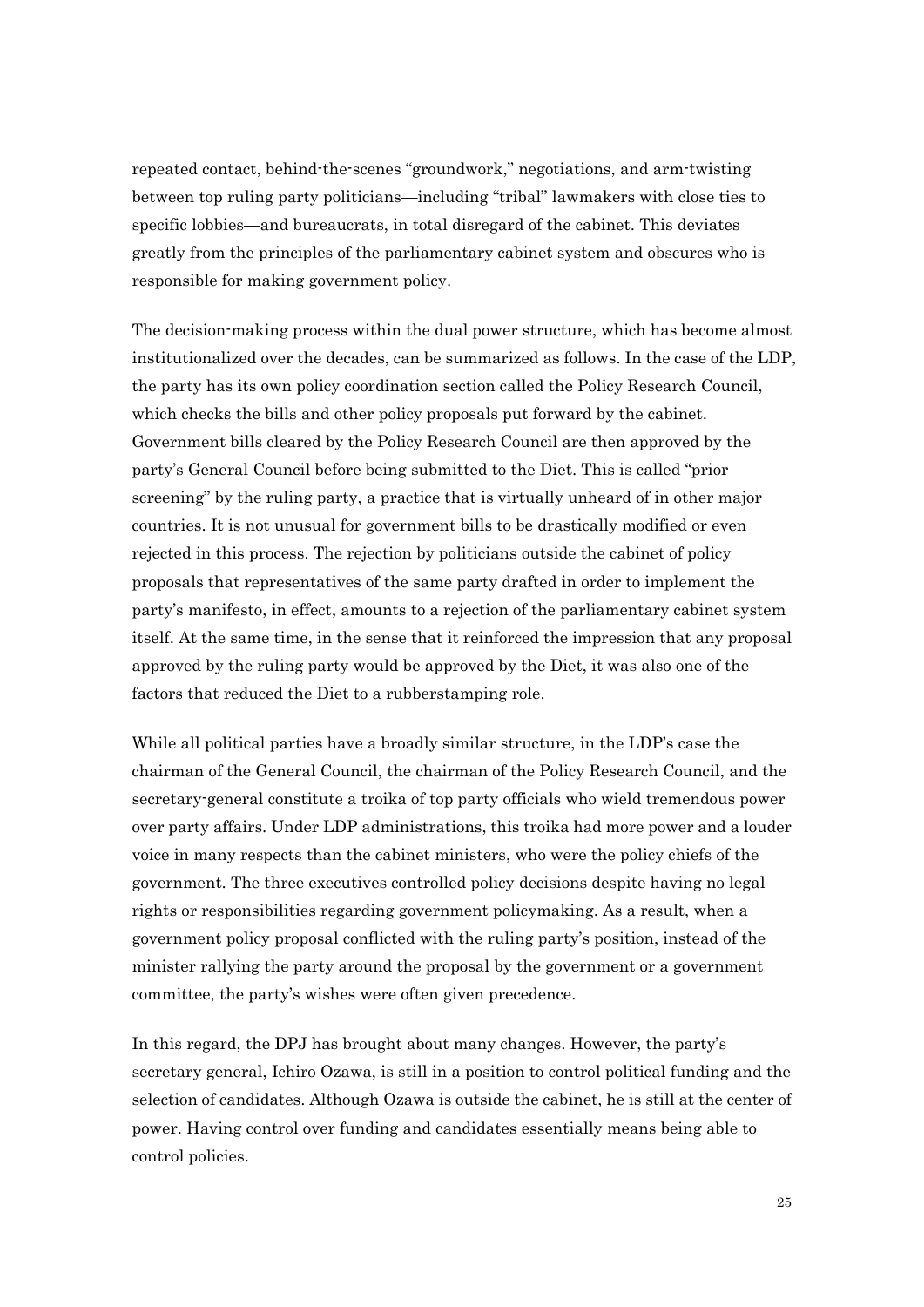This results in a weak cabinet, enabling politicians to become a minister even if incompetent. They are not able to grow and develop even after become minister, leading to an increasing number of hereditary politicians. A certain member of Parliament of the UK came to Japan and he said, jokingly, that the House of Representatives in Japan is more like the House of Lords.

The weak cabinet, bureaucracy-led politics, sectionalism, and non-transparent decision making are all deviations from the ideal parliamentary cabinet system.

These are not fundamental, institutional issues, so improvements can be made without overhauling existing political institutions. There is, rather, a need to deal with conflicting interests within political parties. The LDP did not have the capacity to do that. Whether or not the DPJ can do so is something that will be tested going forward.

In a nutshell, this is an issue of party governance. The DPJ is aware of this and has done several things. One, Ozawa has said that he will focus his energies on the management of party affairs as secretary general, not involving himself in policy matters. Another change has been the creation of the "political-level council" comprising the minister, senior vice-minister, and parliamentary secretary to make policy decisions.

#### **Challenges for Hatoyama**

Now I would like to refer to what is actually happening now and the future prospects for the Hatoyama cabinet.

Firstly, with regard to reforming the system of political governance, this is something that the DPJ called for in its manifesto and is very important. The issue here is the expectations of the general public and the challenges that are involved.

Reference was made earlier to the mood of the Japanese public. The DPJ's landslide victory in last year's general election and the high support rate that Hatoyama continues to enjoy is not necessarily due to the DPJ's policies but due to the expectations for change.

The Japanese people do not feel an imminent threat right now—security or otherwise. Rather, the public is frustrated by rigidity in society. I believe people are looking for change.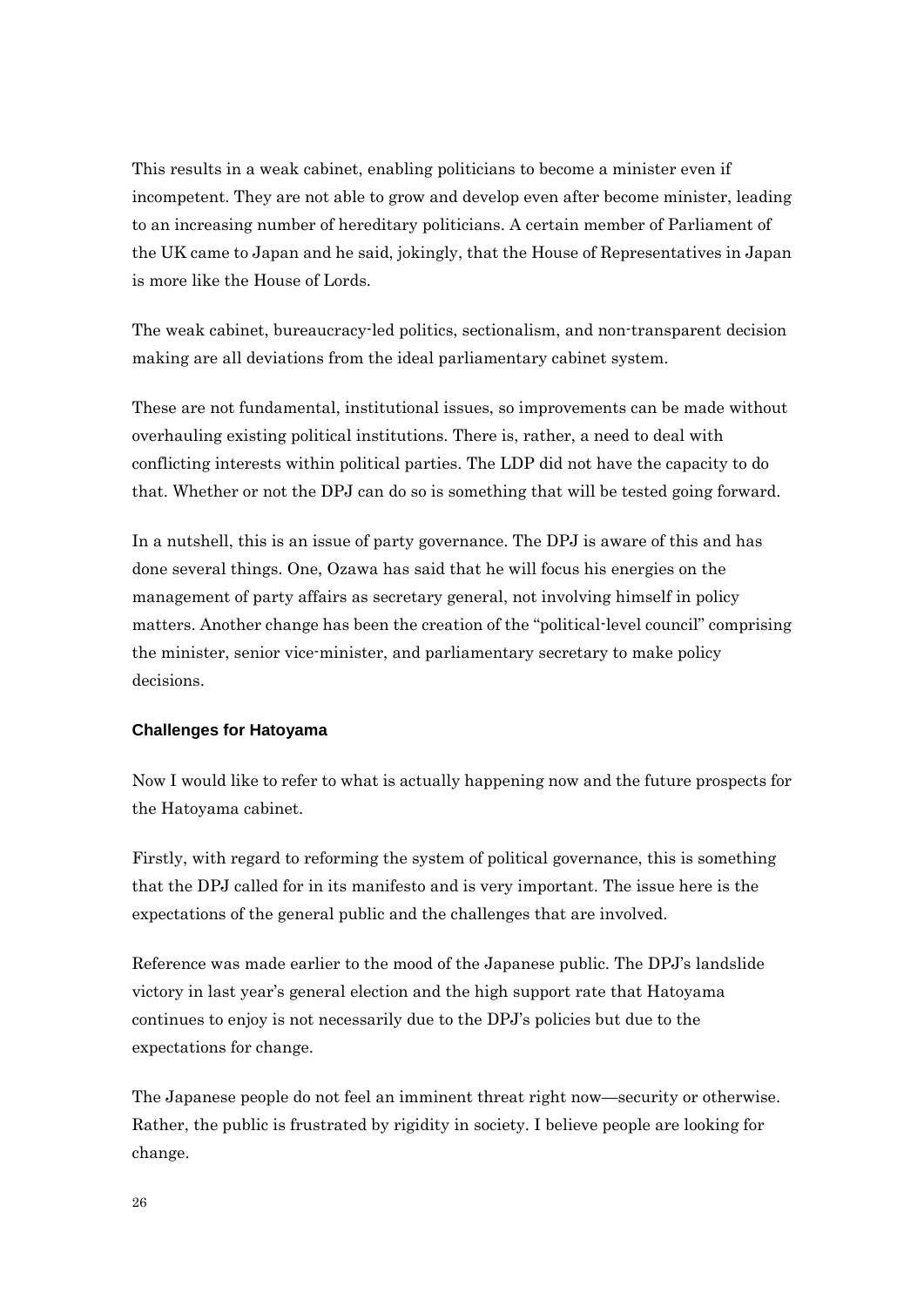There are many factors behind this mood. Since the administration of Junichiro Koizumi, there has been a widening of income disparities and increases in the burden of an aging society.

I think that one major factor is the media factor.

The Japanese are not very active when it comes to participating in public debate and have low awareness of the need to participate. At the same time, there is pent up dissatisfaction in society. This is the result of media reports critical of the way government and politics are run. While not actively participating themselves, dissatisfaction has built up among the Japanese people over their political leaders.

Each morning, at eight, nine, and ten o'clock, Japanese television viewers tune into what are called "wide shows," which are essentially gossip shows dealing with celebrity scandals, sports, and to some extent, political news. These shows have stirred up considerable discontent.

#### **Review of Governmental Programs**

So, in that sense, the Japanese are looking for change. And the DPJ's answer to this public mood has been the creation of the Governmental Revitalization Unit within the Cabinet Office.

The Government Revitalization Unit was established in order to reform the overall national administration, including the budget and system of national administration, from the people's standpoint, and also to review the division of roles among the national government, local public authorities, and private companies.

Their first task was to reassess the budget requests for fiscal 2010. It held budget-screening hearings called *jigyo shiwake* to assess the need for around 450 publicly funded programs, out of the total of some 3,000 for which the ministries and agencies of the central bureaucracy had filed funding requests for fiscal 2010.

Jigyo shiwake is something that we proposed at Japan Initiative, a private think tank I founded in 1997 and still serve as president. We conceived of this idea seven years ago and have been working to have it implemented. We began a campaign of public budget-screening hearings at the municipal level and then moved forward to the national level. We conducted the first hearings for the national budget with the then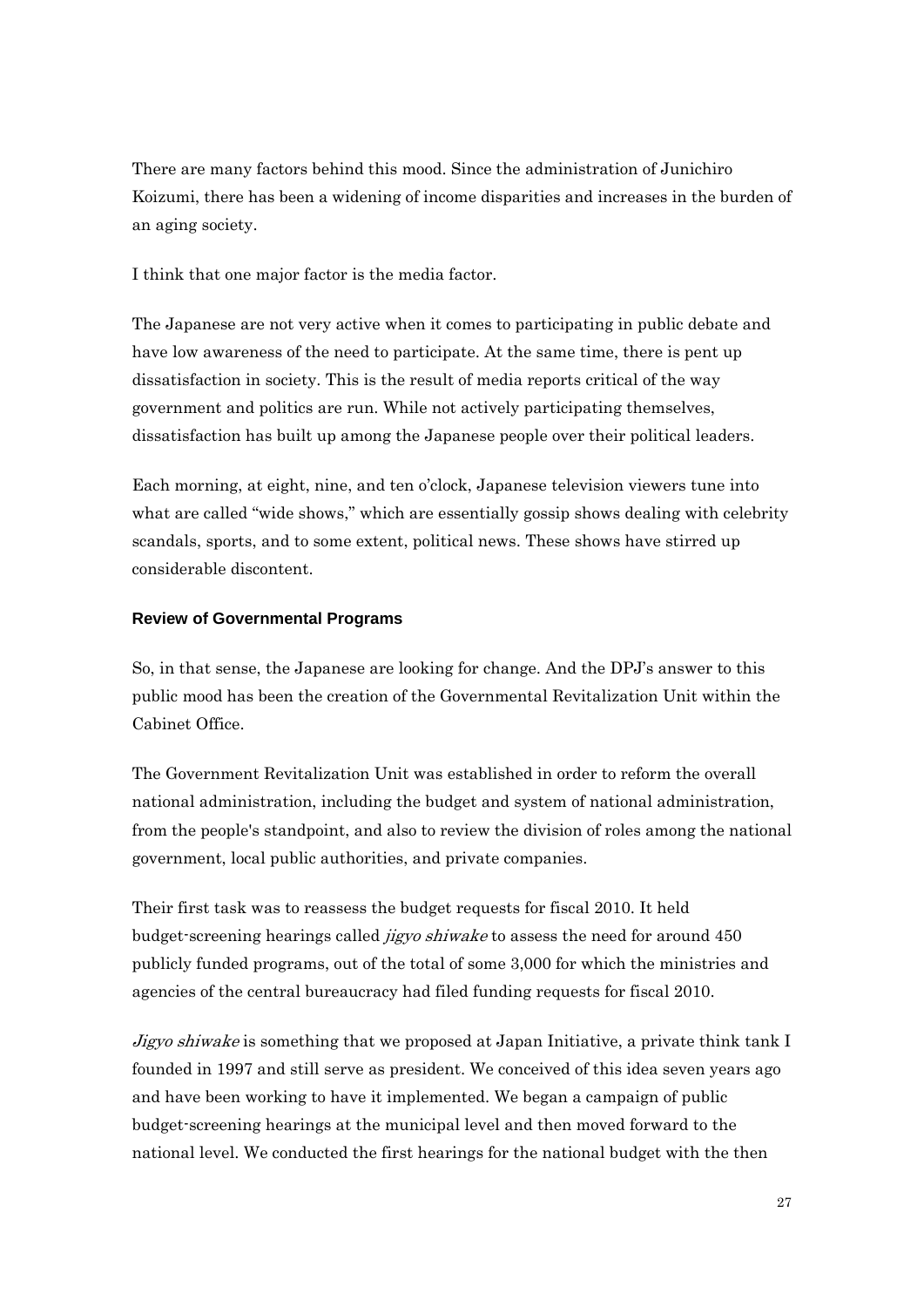ruling LDP in August 2008 and also with the DPJ in June 2009 when the party was still in the opposition.

The original intent of this review was not to achieve spending cuts per se but to ring about changes in public administration, whether at the prefectural, municipal, or national level, and also to achieve structural changes to the system itself.

The DPJ promised many new programs in its manifesto, including a child allowance, and it needed to find revenue sources to finance them. Hatoyama became prime minister in September, and the fiscal 2010 budget needed to be put together very quickly. There was not much time. That is why the administration decided to prioritize budget cuts before embarking on the task of making institutional reforms.

The spending review process in full public view was held over nine working days from November 11 to 27, with three working groups handling the assessments.

One feature of the process was that people outside of government would be tapped as reviewers. Things would be seen from the eyes of an outsider. In this regard, the budget assessors (shiwakenin) included private-sector analysts, in addition to DPJ Diet members and the senior vice-ministers and parliamentary secretaries of each ministry.

The review took place in a school gymnasium, where the senior bureaucrats from each ministry were seated on one side, and the assessors seated on the other. The assessors asked questions, and the officials responded to those questions.

Another feature was that the process was completely open to the public. All the proceedings were broadcast live via the Internet. This process generated great public interest. Nearly 20,000 people came to watch these proceedings in person, and an additional 340,000 people viewed them online each day in real time.

Before this process began, I warned Prime Minister Hatoyama that once it starts, it will be like a sporting event where the results would be reported daily on television and the newspapers, much like a baseball game or sumo match. And this is exactly what happened.

It is a bit populist in its approach, but I believe that the discussions that took place were at a very high level. Nevertheless, we have only just exposed the issues that need to be tackled going forward.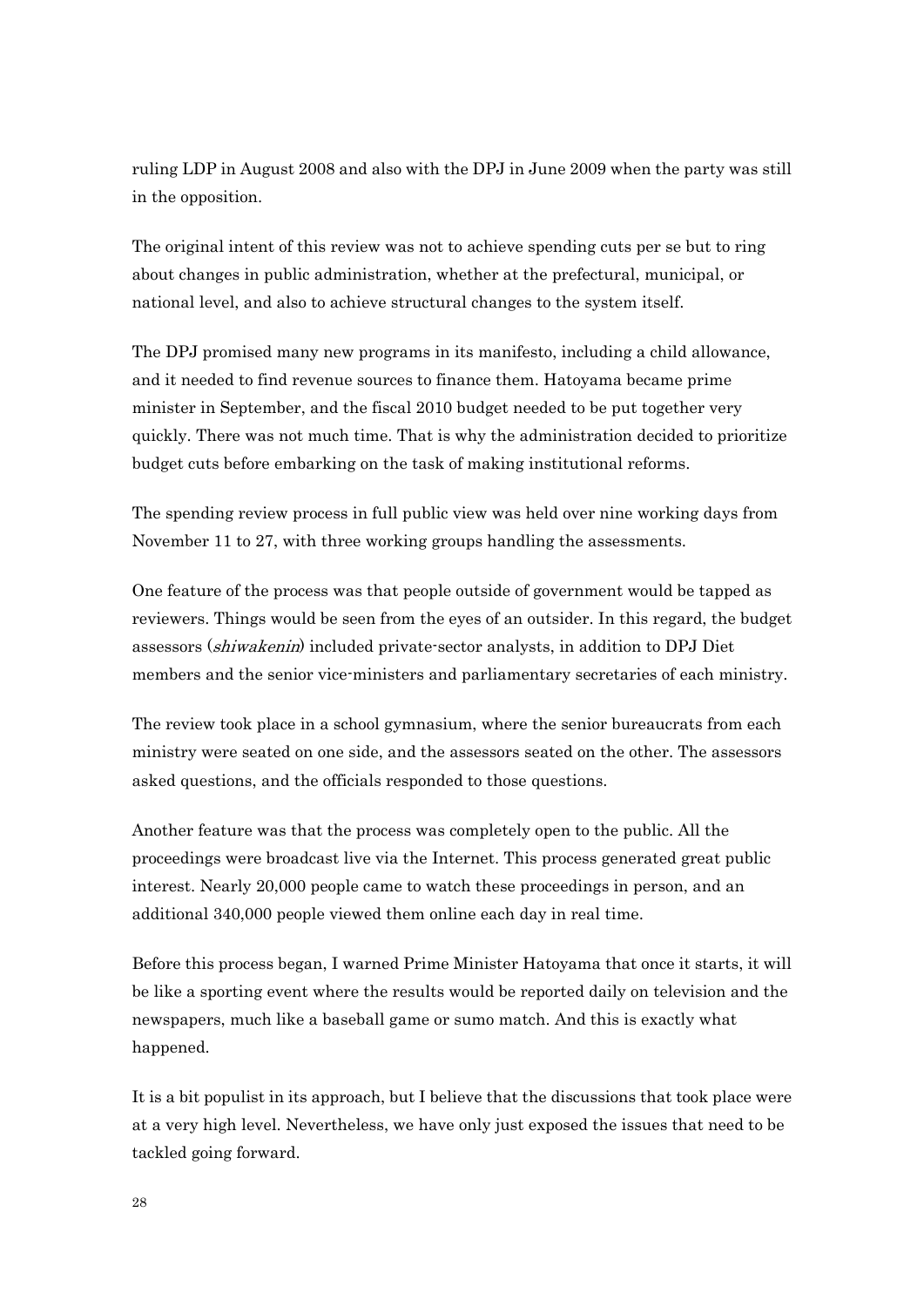Around 90 percent of the conclusions of the review process were reflected in the budget for fiscal 2010. Future tasks include reviewing those government programs that were not evaluated this time and deepening the scope of debate to the systems underlying each program.

According to a joint opinion poll conducted by the Sankei Shimbun, a conservative daily, and the Fuji News Network, a nationwide TV station, the Hatoyama cabinet's approval rating was 68.7 percent right after the inauguration, then dropped to 60.9 percent in October. Unlike his three LDP predecessors, whose approval rating continued to drop, however, Hatoyama's approval rebounded slightly to 62.5 percent in November. During the review of government programs, it came close to 90 percent at one point. It no doubt helped to boost Hatoyama's popularity.

There have been some media polls indicating that the approval rating for the Hatoyama cabinet has dipped below 50 percent. The lowest so far as been 48 percent in the survey conducted by the Asahi Shimbun. The aforementioned Sankei Shimbun, incidentally, reported a support rate of 51.0 percent.

One factor behind the decline has no doubt been the money scandals that have surfaced involving both Hatoyama and DPJ Secretary General Ichiro Ozawa. The administration is only three months old, however, and it still remains to be seen whether it can leverage the momentum gained during the budgetary review process to advance the political reforms that the public is seeking. The administration's ability to make good on its promises is being put to the test.

I would like to conclude my talk at this point with the observation that the success of the Hatoyama administration will probably hinge not just on the personal competence of Mr. Hatoyama but on the effectiveness with which each member of his cabinet and the Prime Minister's Office fulfill their functions.

Thank you very much.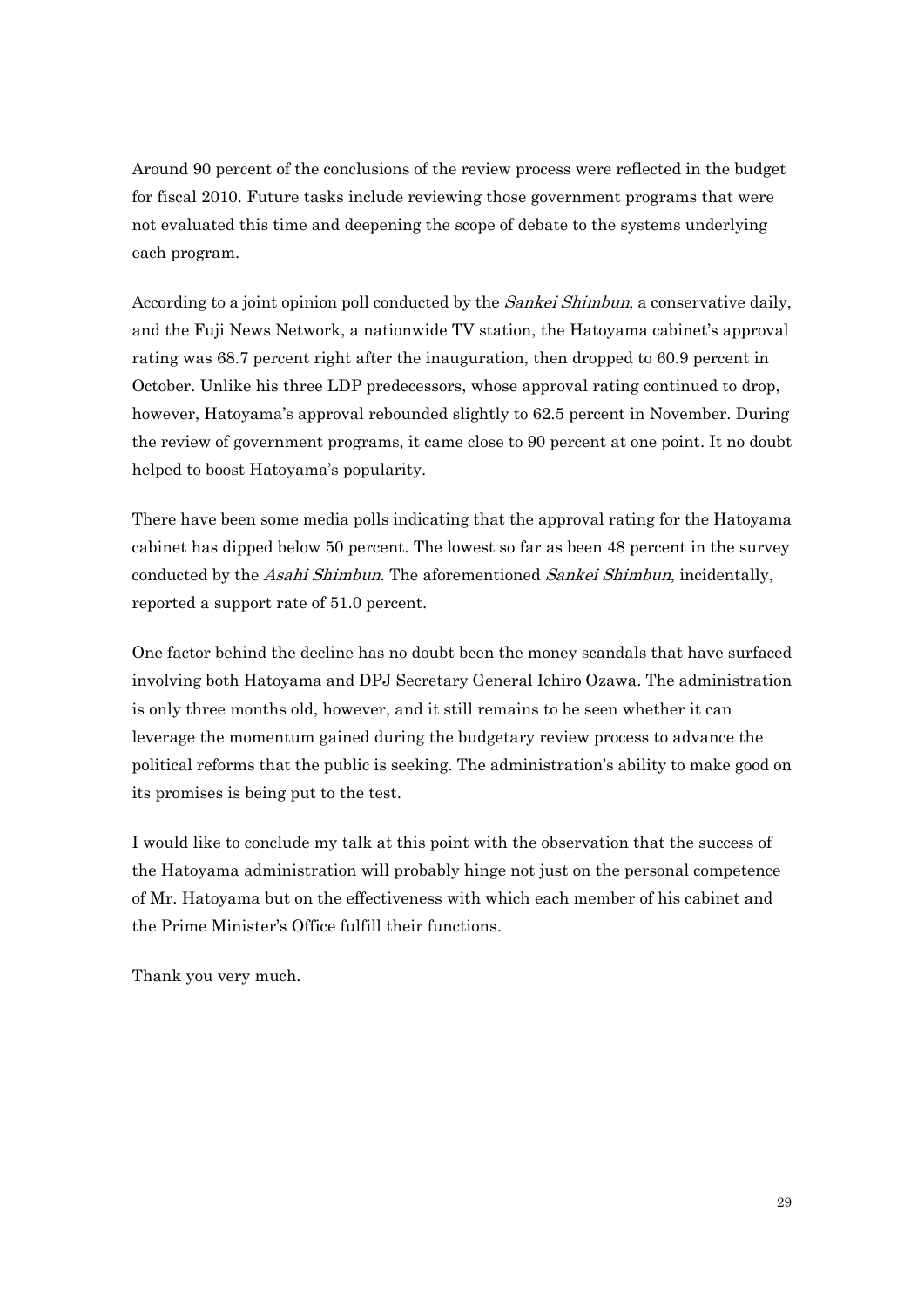February 05, 2010

## **Is Futenma Really the Litmus Test for Commitment to the Alliance?**

#### **By Watanabe, Tsuneo**

The Hatoyama Administration's vacillation over the relocation of Marine Corps Air Station Futenma has given rise to the suspicion among concerned circles in Japan and the United States that, unlike the previous LDP (Liberal Democratic Party) governments, this administration is setting out to lessen its commitment to the Japan-U.S. alliance. This is reading far too much into the administration's intention. It seems unlikely that the Hatoyama Administration is contemplating such a serious and fundamental shift in foreign policy. Nor would it be in keeping with the wish of the people.

For over half a century, with short-lived exceptions, there has not been a real debate in Japan over fundamental foreign policy choices, due in part to the continuation of LDP governments. The last full-fledged debate was the nationally divisive one on "Overall Peace" versus "Separate Peace" regarding the peace settlement with the Allied Powers of the World War II, i.e., whether to seek peace with all the Allied Powers including the Communist Bloc led by the Soviet Union or to conclude a peace treaty with only the Free World led by the United States. At the San Francisco Peace Conference in 1951, Japan chose to conclude a separate peace treaty with the Free World as well as to enter into an alliance with the United States. As the Right and Left wings of the Japan Socialist Party joined forces to oppose the peace treaty, the two conservatives parties of the time rallied together to form the Liberal Democratic Party in 1955.

In view of this history, one may well be tempted to think that the demise of the LDP rule may presage the demise of the commitment to the Japan-U.S. alliance. But is the

-

Watanabe, Tsuneo Director of the Policy Research and Senior Fellow of the Tokyo Foundation. Adjunct Fellow of the Center for Strategic & International Studies (Washington, D.C.). Became a dentist after graduating from the Tohoku University School of Dentistry. Attended the New School for Social Research, where he received his MA in political science. In 1996, became a visiting research scholar at the Center for Strategic & International Studies (CSIS), going on to become a research associate fellow and, as of March 2003, a senior fellow. In 2005, returned to Japan. After serving as a senior research fellow at the Mitsui Global Strategic Studies Institute in Tokyo, assumed his current position.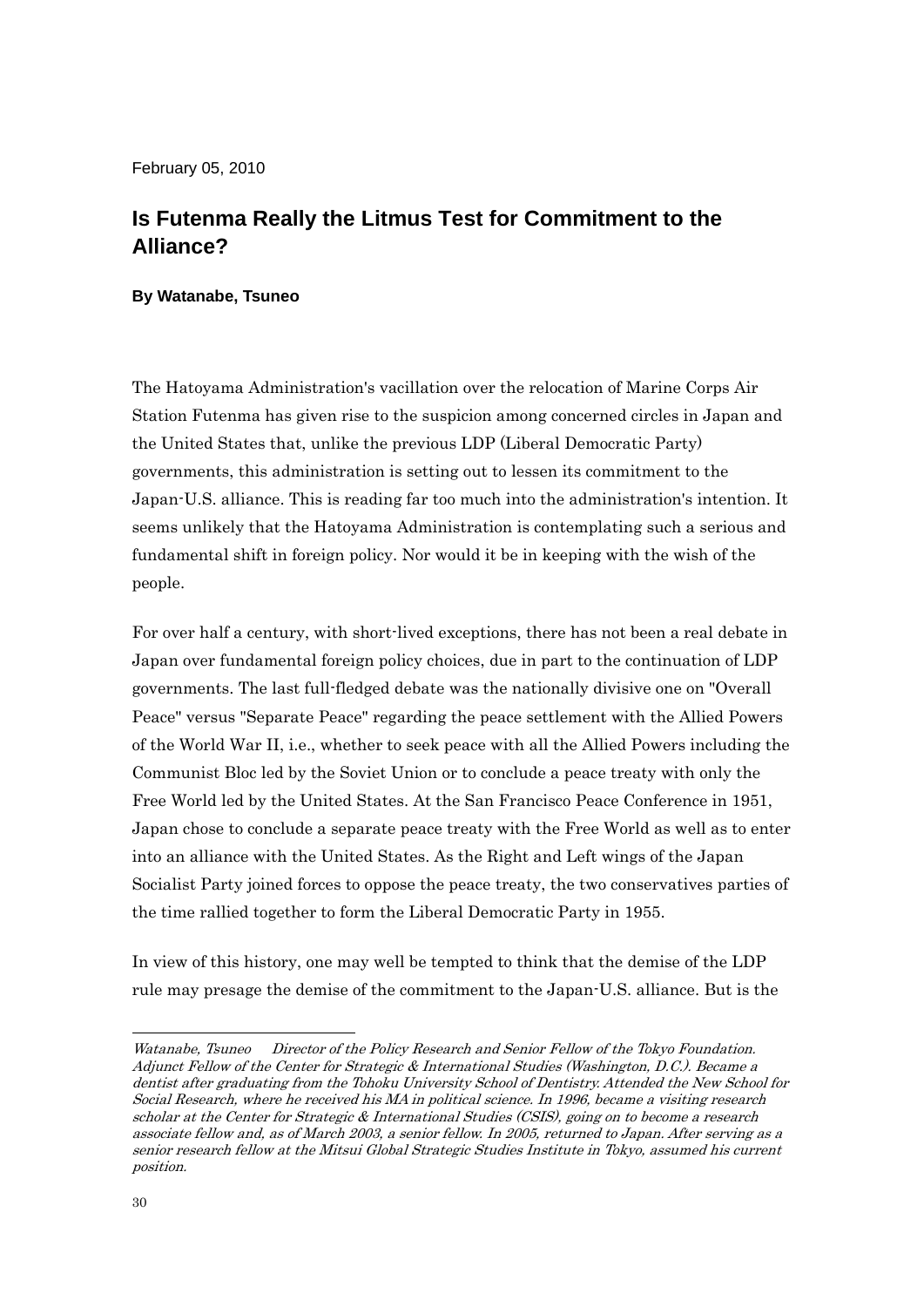Hatoyama Administration really engaged in such a fundamental rethinking of foreign policy priorities? Is it really bent on reducing its dependence on the United States, diluting the Japan-U.S. alliance and replacing it with some multilateral framework represented by the idea of an East Asian Community? In fact, such an option had not been presented at all in the course of the general election last summer, nor would it be likely to gain much sympathy given the high degree of support for the Japan-U.S. alliance in public opinion polls.

It is true that the first full-scale change of government in half a century has lowered the hurdle for changing the directions of Japan's foreign policy. However, it would be too one-sided to see this as a "crisis" for the Japan-U.S. alliance. Rather, if the people's support for the alliance can be reaffirmed, it may even make it easier to bring into reality some ideas that have so far been considered "taboo" politically, such as changing the interpretation of the Article 9 of the Constitution.

It is not easy to obtain consensus on foreign policy issues. For example, the Obama Administration finds itself in a quandary regarding Afghanistan. It is because the United States dispatched troops to this region where restoration of security and governance are hard to come by, and has involved itself in the difficult task of nation building, for which there is no short-term answer. President George W. Bush, who first dispatched troops to Afghanistan, was saying in the course of the presidential election debate in 2000 that the United States would not involve itself in nation building anywhere in the world, which could sap its own energy. However, the terrorist attacks of 11 September 2001 drastically changed the mindset, and it has been believed since that it is vital, ultimately for the United States' own security, not to allow Afghanistan to become a hotbed for terrorists. By dispatching 30,000 additional troops to Afghanistan this year, the Obama Administration is inevitably involving itself in the country's nation building. This question of involvement in nation building will probably continue to be a contentious foreign policy issue in future U.S. elections.

If there is an issue for continuing foreign policy debate in Japan, it is likely to be the future of the Japan-U.S. alliance, under which nearly 50,000 U.S. military personnel are stationed in Japan. There is no way that Japan, as an independent sovereign nation, can get around the subject. The key is whether Japan can find an optimal solution, which is based on a correct perception of the threats to Japan and to the region and takes account of the benefits and costs arising from the alliance with the United States. Already, Japan and the United States share the perception that, in order to maintain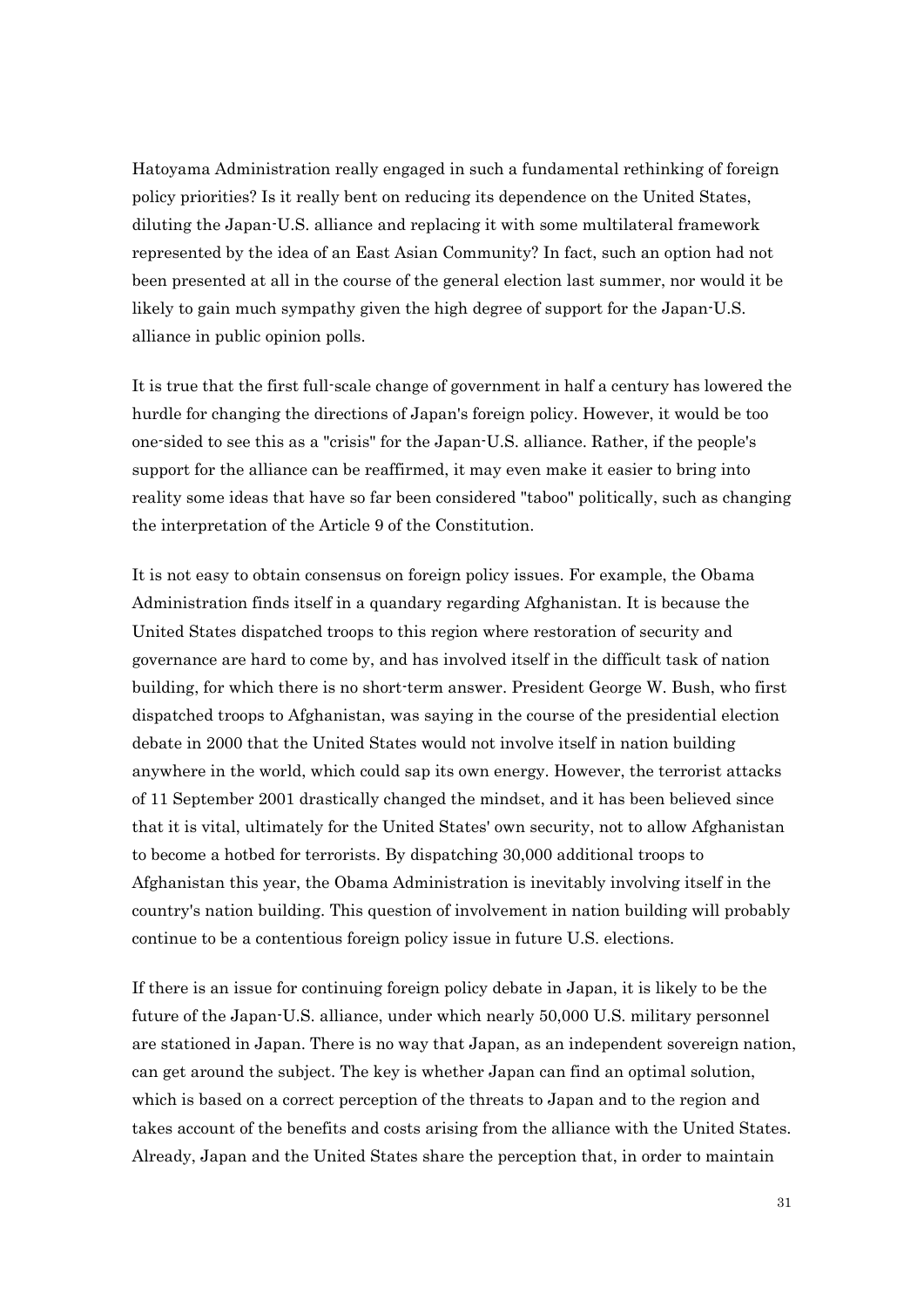the alliance on a sustainable basis, they need to work toward reducing the burden on Okinawa, where more than 70% of the U.S. bases in Japan are concentrated. Given this overall perspective, it would be wrong to focus solely on the current issue of Futenma relocation as "the" litmus test for the Hatoyama Administration's commitment to the alliance.

Reprinted from "Japan in Their Own Words," a column published by the English-Speaking Union of Japan.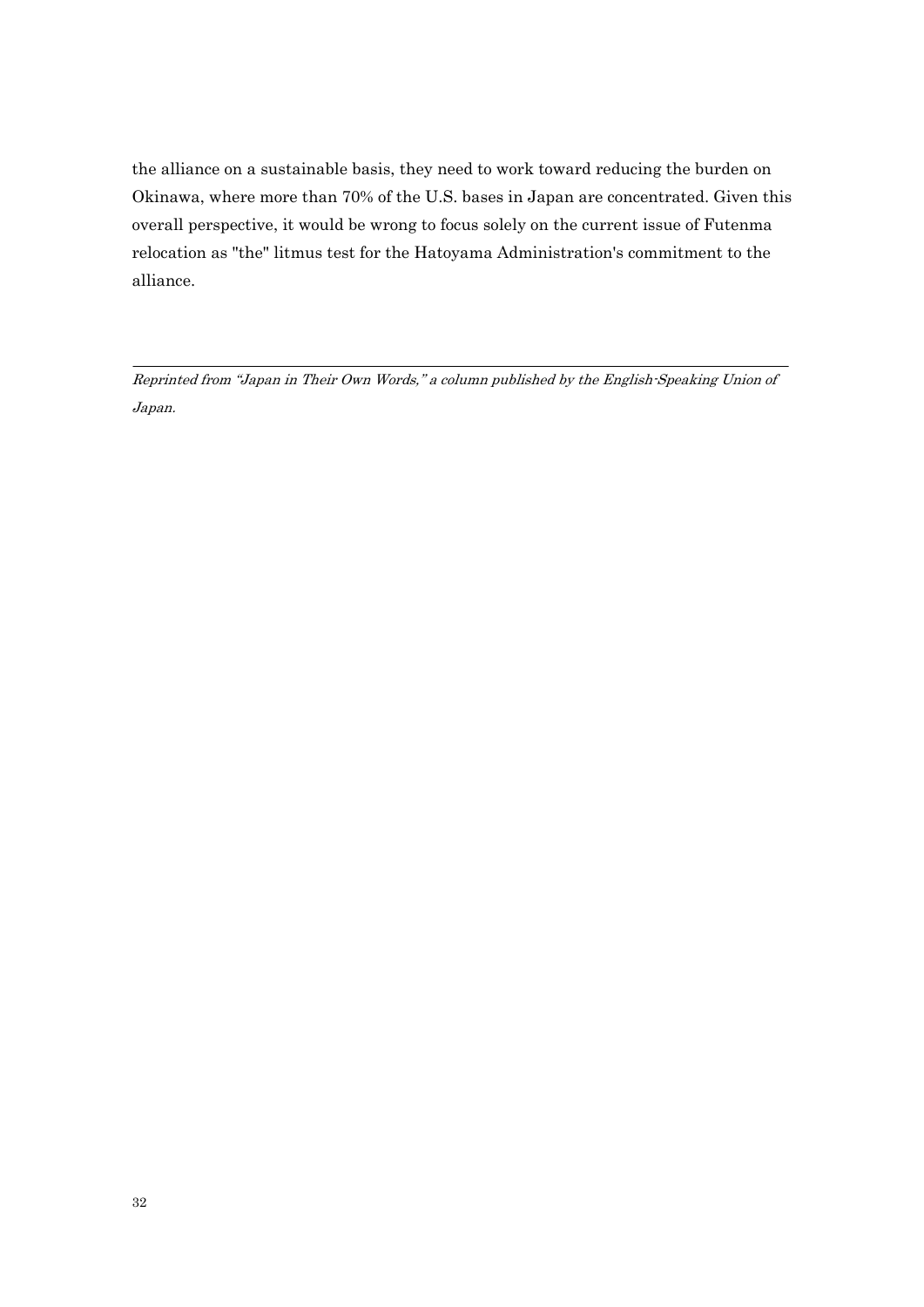March 17, 2010

-

# **Beware Resignation in Washington Toward the Japan-US Alliance**

#### **By Yamaguchi, Noboru**

The 16th Annual Japan-US Security Seminar opened on January 15 in Washington, DC, to mark the fiftieth anniversary of the signing of the revised Japan-US Security Treaty in January 1960. It struck me that perhaps never before had there been greater interest in the Japan-US alliance. At the same time, considerable perplexity was evident among the American participants.

One may recall that concern about reaffirming the alliance rose to a peak in the mid-1990s, when a number of "track-two" (nongovernmental-level) meetings took place. Probably the recent seminar was the first time since then that so many people interested in the Japan-US relationship had gathered together in the United States. In conjunction with the seminar, the Tokyo Foundation hosted a public panel discussion on the morning of January 15, which drew an audience of almost 200. All were plainly very curious about Japan's domestic situation, which was elucidated by Tokyo Foundation Chairman Hideki Kato and the other panelists.

The panelists for the seminar's January 15 afternoon session, the public portion of the two-day affair, were Richard Armitage, former US deputy secretary of state, Shinichi Kitaoka, professor at the University of Tokyo, and Yukio Okamoto, special advisor to Prime Ministers Ryutaro Hashimoto (1996–98) and Junichiro Koizumi (2001–6). Despite it being a Friday afternoon, 270 people attendance, nearly all of them remaining until the session ended after 5pm.

With regard to the management of the alliance, many of the American participants were naturally mystified by the ongoing confusion in Tokyo over relocation of the US

Yamaguchi, Noboru Leader of National Security Policy Project of the Tokyo Foundation. Professor, National Defense Academy of Japan. Graduated from the National Defense Academy of Japan. Earned his master's degree from the Fletcher School of Law and Diplomacy. Has served, among others, as a visiting scholar at the John M. Olin Institute for Strategic Studies of Harvard University, a senior defense attache at the Embassy of Japan in the U.S., commanding general of the Japan Ground Self Defense Force (JGSDF) Aviation School, deputy director of the National Institute for Defense Studies, and vice commandant of the JGSDF Ground Research and Development Command.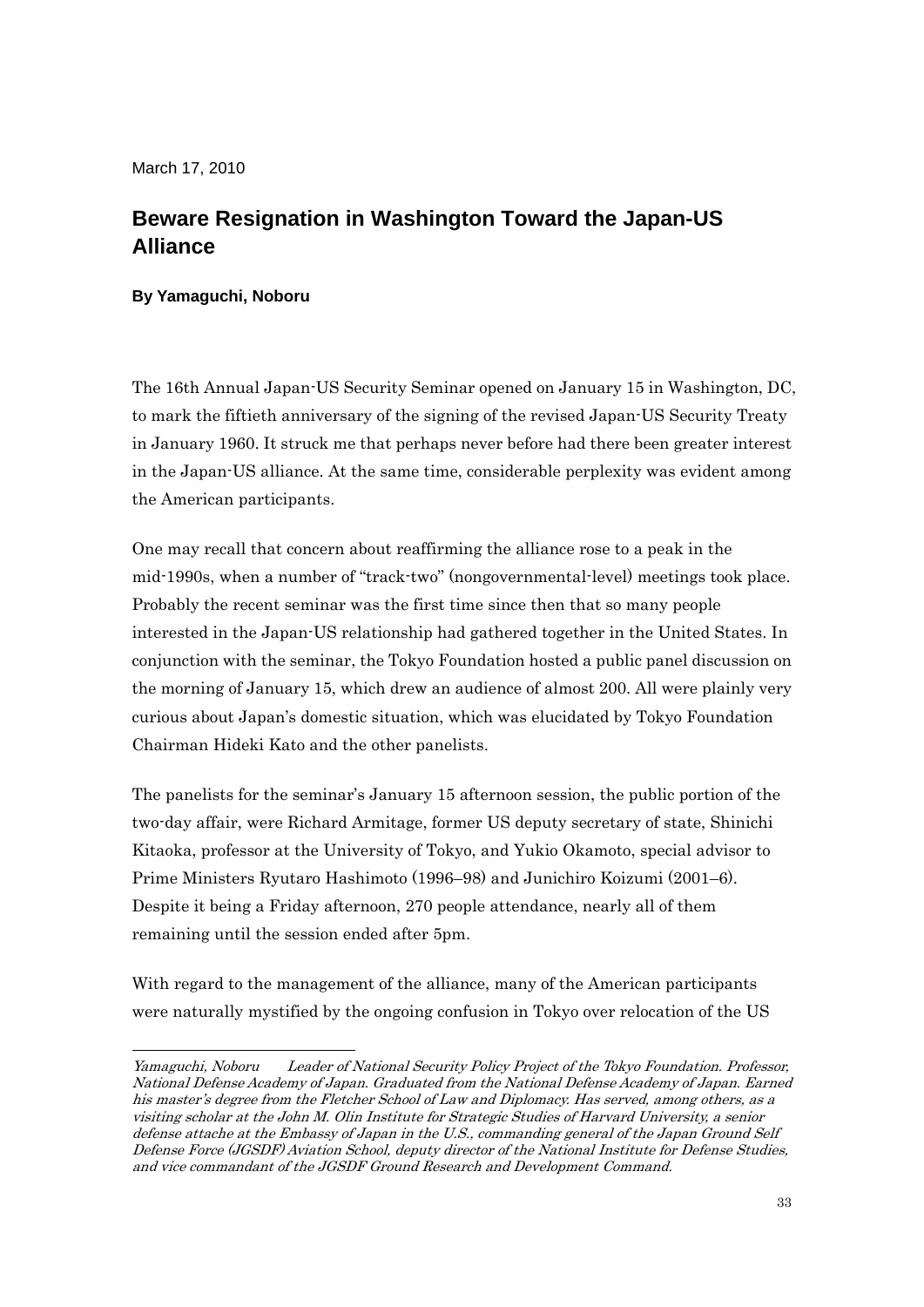Marine Corps Futenma Air Station in Okinawa. I was surprised, however, that nobody expressed irritation in the direct American fashion at what seems to be a lack of enthusiasm for the alliance on the Tokyo side. Most of the remarks were instead extremely restrained expressions of concern for the future of the alliance.

During this open session, Armitage commented that perhaps it was time for the United States to come up with a Plan B. By this, he meant a damage-control plan to deal with a possible failure to find an appropriate replacement to which to move the air station. In other circumstances, this might have been taken as an optimistic exhortation to look on the bright side. After all, quarrels often end up making a relationship stronger. In that case, he could have played up the possibility that efforts to break through the Futenma deadlock would ultimately result in a stronger alliance. But in fact what could be gleaned from his remarks was closer to a sense of resignation. He seemed to be saying that if this is the best Japan can do, Americans will simply have to lower their expectations. I can only hope that I have read too much into his remarks under the influence of the sense of helplessness currently gripping Tokyo.

#### **Three Types of Japan Experts**

The Japan specialists I came across at this event can be divided into three groups. The first includes those who are perplexed by and unable to understand the approach to the Japan-US alliance adopted by the administration of Prime Minister Yukio Hatoyama. In this group, there were neither pessimists nor optimists. The second group consists of those who have gone beyond feelings of bafflement and reached the conclusion that for the time being, they must simply wait calmly until the debate within Japan settles down. They have not given up the faint hope that the day will come when Tokyo rouses itself from its present muddle. At a stretch, the members of this group might be described as "cautiously optimistic." Although their optimism is of the wariest kind, it remains one step short of pessimism. In the third group are those who have emerged from a period of puzzlement and are now attempting to reach their own conclusions on where the alliance is headed.

The majority seemed to fall into the second group. Or perhaps it would be closer to the truth to say that they had arrived at a consensus on the merits of appearing to have adopted such a stance. Although a number of participants expressed plain puzzlement regarding what was happening in Tokyo over the relocation question during the open session, for instance, on the second day, when the participants were limited to invited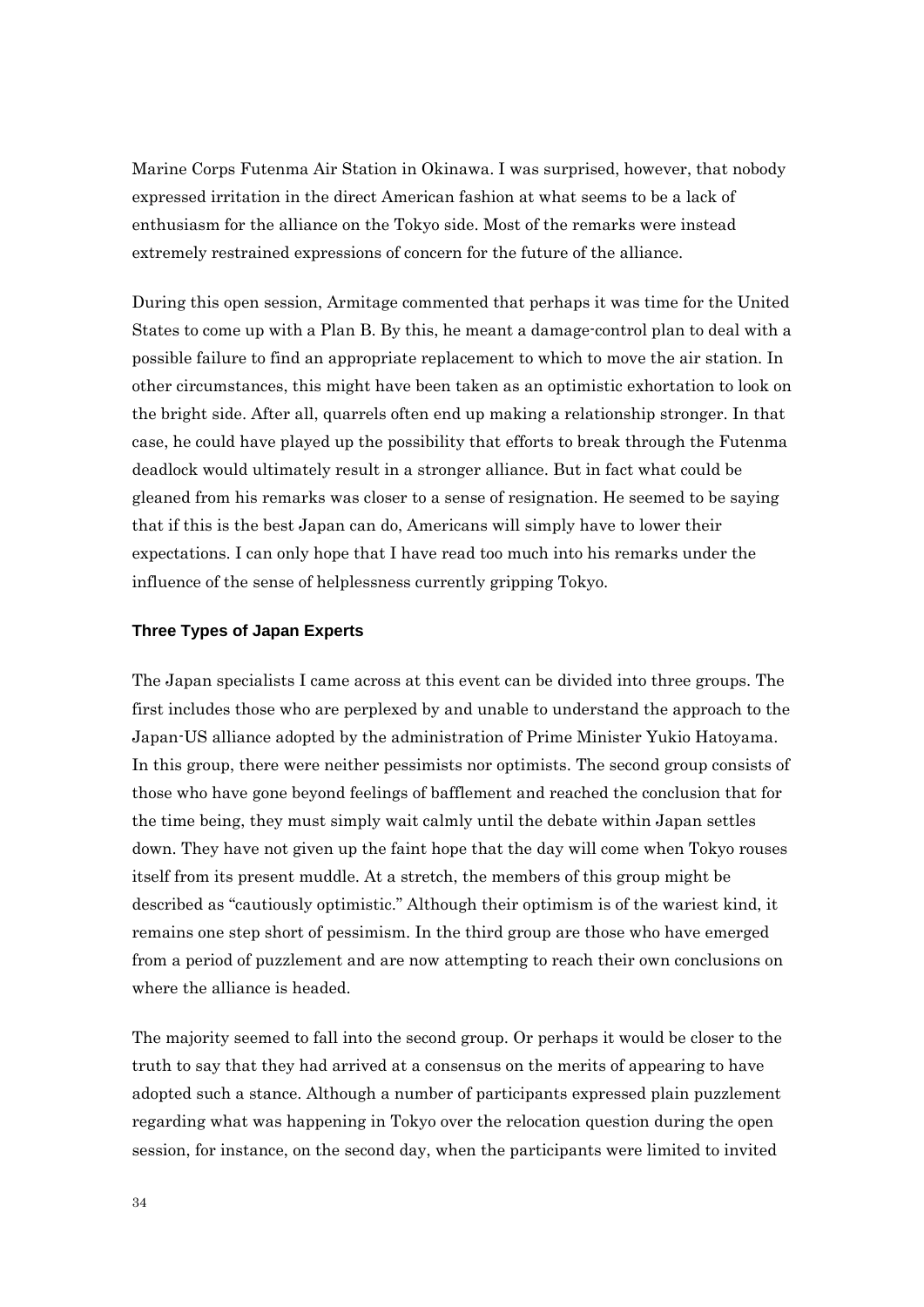specialists, most of the Americans were very restrained in their remarks, and almost nobody said anything calculated to bring pressure to bear on Japan. I exchanged e-mail messages with one of the American participants several days before the event, and gathered that a discussion was underway among those planning to attend regarding the best attitude to adopt toward Japan at present. Probably the wait-and-see posture resulted from that exchange.

The problem lies with the third group. These are people who are intimately familiar with Japan, but they seem to be taking a pessimistic view on the Futenma commotion. I sense that they are not inclined to wait for Japan to come up with a response. Instead, they want to arrive at a conclusion on how the United States, for its part, should deal with Japan from now on. Evidently they share the feeling of resignation also evident in Armitage's remarks.

If they really have lowered their expectations, the situation is serious. An alliance is inherently a give-and-take relationship. If the Americans reach a consensus that not much is to be expected of Japan, then what the United States is prepared to offer Japan will naturally be scaled down as a result. The upshot would be a trend toward a "contracting equilibrium."

#### **Asymmetry in the Bilateral Alliance**

In this context, we must not forget the asymmetry in the Japan-US alliance. From the start, this has been a relationship in which Japan maintains only light military power and holds its military commitments abroad to the minimum. At the same time it provides bases for American troops, in exchange for which the United States guarantees its security. Because of this asymmetry, dissatisfaction with the other partner can easily mount on either side.

The US military stands prepared to shed the blood of young Americans in the event of an emergency in Japan. Because it does not ask Japan to do the same, a sense of extreme imbalance exists on the American side with respect to the burdens to be borne in an emergency. On our side of the Pacific, Japan provides bases in exchange for the use of US military power as a deterrent. From the perspective of the Japanese people, however, what tends to stand out more prominently than the life-or-death benefits they would receive from American cooperation in an emergency that may or may not even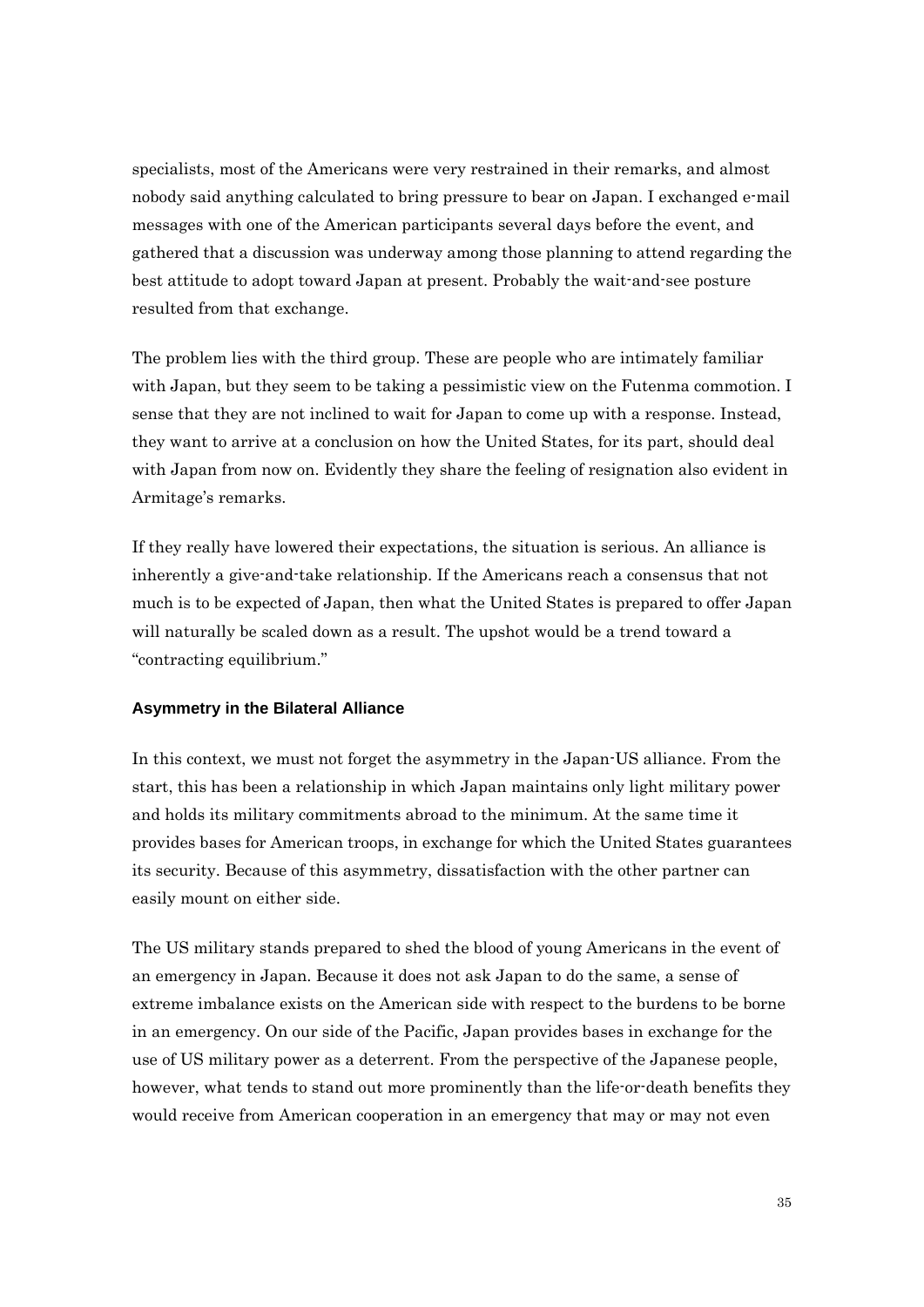occur is the peacetime cost of maintaining of the US bases, which are additionally a source of noise pollution, accidents, and scandals involving American soldiers.

The problem of Futenma's relocation is linked to this unbalanced nature of the bilateral alliance. The initial relocation plan offers a representative example of attempts to provide greater stability to the stationing of US forces in Japan by lightening the excessive burdens imposed on Okinawa, and hence to sustain the deterrent provided by the presence of the US military. If the Futenma issue cannot be resolved smoothly, a vicious circle working in the opposite direction could take hold. Not only would residents in the vicinity of the base fail to see a lightening of their load, but the deterrence provided by the United States could also be impaired.

There is another major problem. This is that damage could be done to the efforts by both sides to lessen the alliance's asymmetry, even if only to a limited extent. Over the past 20 years Tokyo and Washington have both worked hard to get Japan to shoulder greater responsibility for regional and global security and thereby move the alliance beyond one in which Japan merely makes bases available in exchange for help with its defense. As a result of this endeavor, Japan's participation in international security cooperation has increased. Shortly after the 1990–91 Persian Gulf War, Japan dispatched minesweepers to the Gulf, and in recent years it has sent other units of the Self-Defense Forces to the Indian Ocean and Iraq and participated in international anti-piracy patrols off the coast of Somalia.

One element of these efforts involved was the "reaffirmation of the Japan-US alliance" initiative led by Joseph Nye during his term as US assistant secretary of defense in the mid-1990s. Then, from 2004 to 2006, attention focused on the work to "transform the Japan-US alliance," especially on plans to relocate the Futenma base and realign the US forces stationed in Japan. Among other key issues addressed were executing peacekeeping operations, extending humanitarian reconstruction assistance, and preventing the spread of weapons of mass destruction.

#### **Aiming for an Expanding Equilibrium**

It is fair to say that the aim of these efforts was to correct the alliance's distinctive asymmetry as far as possible and bring about an "expanding equilibrium." In this light, we have now arrived at a new juncture with the birth of the Obama administration in the United States and the Hatoyama administration in Japan just as the revised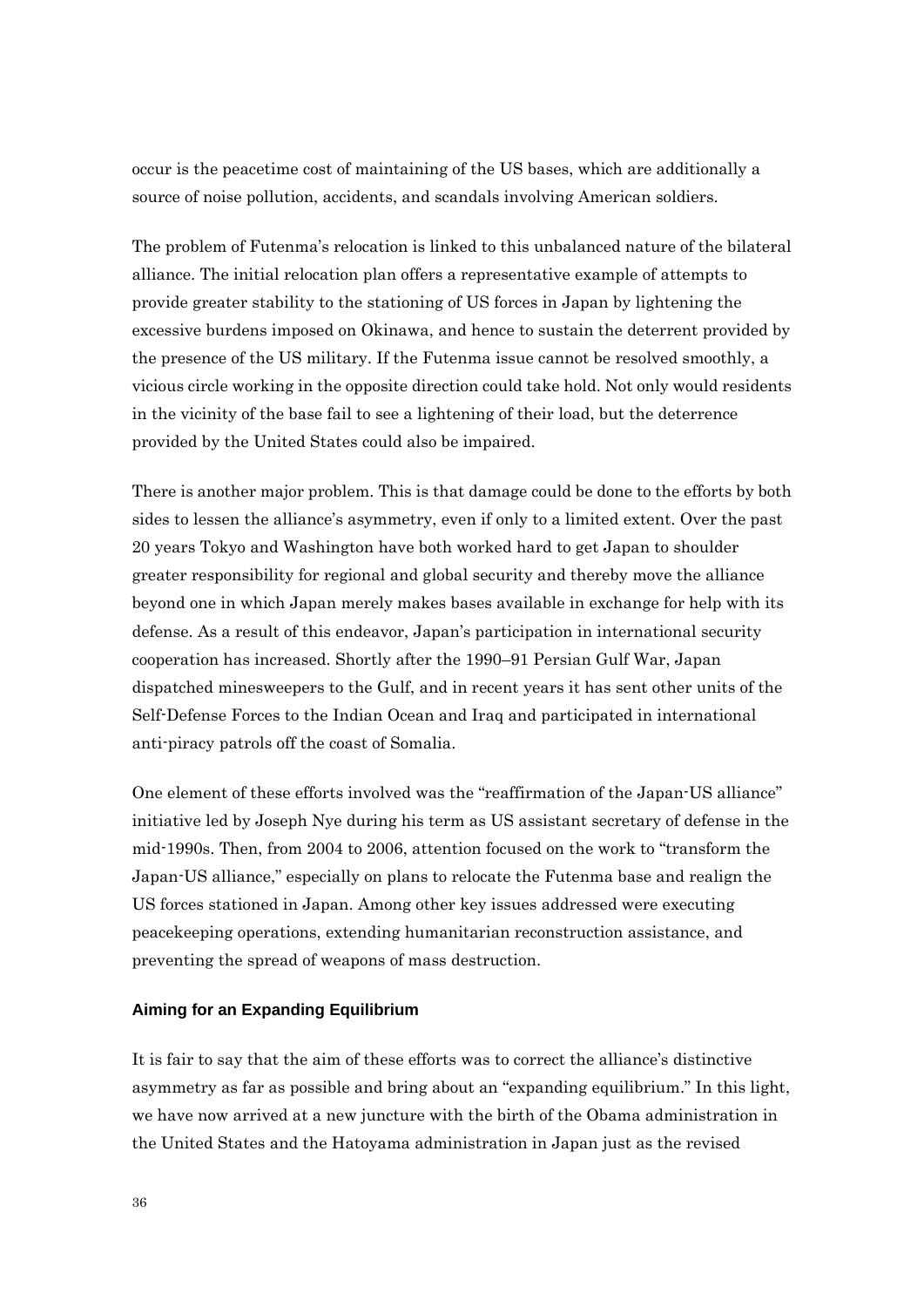security treaty has marked its fiftieth anniversary. This provides a fitting occasion for making the alliance deeper yet.

When Jack Crouch, a former assistant to the US president, came to Japan in late January, he spoke of the opportunities that Japan and the United States were losing by wasting time on the Futenma issue. He said that the relocation needed to be guided to a soft landing so that discussions on improving the alliance for the future could be resumed as quickly as possible.

Earlier I referred to the sense of resignation among some Americans concerned about the alliance. If their attitude prevails, there is the danger that people will opt in favor of the contracting-equilibrium option. That is, both sides could lower their expectations and scale back their responsibilities and obligations. In the background is the sense of disappointment felt by those Americans who over a period of many years devoted themselves to piloting the alliance toward an expanding equilibrium. If they have become dispirited, we Japanese must strive to regain their trust so that they resume their expanding-equilibrium activities.

At the same time, we must make sure that there is no wavering on a fundamental but low-profile element of the Japan-US alliance. This involves securing deterrent power by placing the US forces stationed in Japan on a stable footing. If this is not done, Japan's very existence as a state may be altered fundamentally.